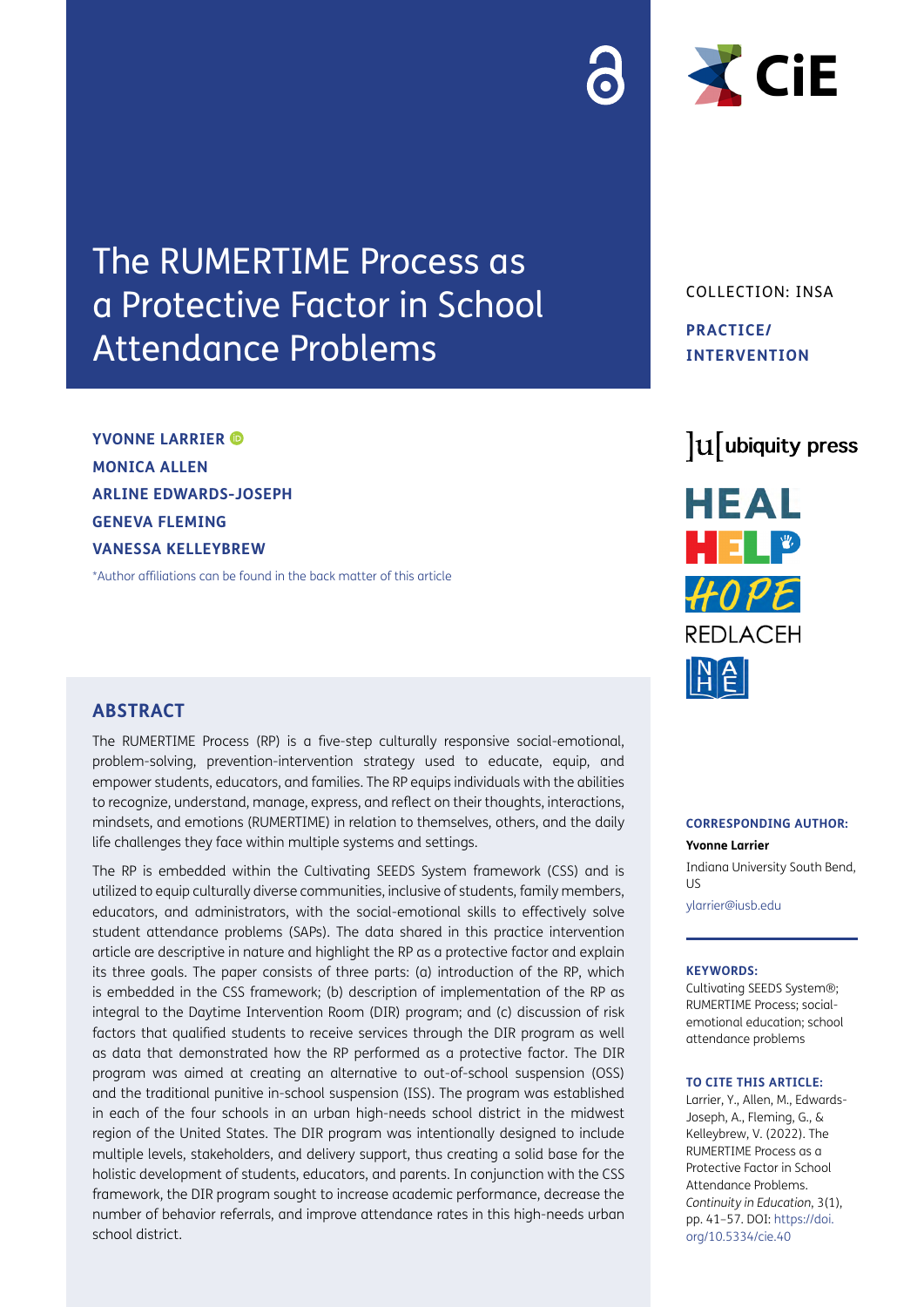## **INTRODUCTION**

Many factors keep students from attending school for prolonged periods of time. Physical illness is one such factor; others include lack of social-emotional wellness or mental ill health, such as a lack of self-awareness, lack of a sense of belonging, low levels of engagement, lack of caring adults, and lack of social-emotional competencies (SECs). Healthy social-emotional skills of caring adults can act as protective factors against stressful situations while promoting students' social-emotional well-being and self-efficacy in the classroom (Arens & Morin, 2018; [Poulou, 2018](#page-16-0)). When caring adults such as parents and school personnel are unable to effectively recognize, understand, and manage their own social-emotional health and wellness, these negative mindsets and emotions get transmitted to their children and students, which can result in consistent school withdrawal, a sense of disconnect from school, and a lack of belongingness. Consistent school withdrawal may also result in students experiencing psychological difficulties, including somatic illnesses, while being away from school for prolonged periods (Huber et al., 2019). Though these issues are not within the scope of this paper, their existence demonstrates why interventions like the RUMERTIME Process are integral to school and student success.

Teaching social-emotional skills to students and school personnel, as discussed in this practice intervention paper, acts as a protective factor by educating and equipping and empowering parents, educators, and students with the ability to collaborate on solving problems related to student attendance. When parents, educators, and students know how to respond, what to do, and where to go, harmful thinking patterns, mindsets, behaviors, and emotions are reduced, and students attend, and succeed in school. Efforts are made herein to offer a practice intervention of how the RUMERTIME Process works to help all stakeholders.

#### **BACKGROUND**

School attendance problems (SAPs) are considered a public health issue and a hidden educational crisis ([Henderson et al., 2014](#page-15-0); [U.S. Department of Education, 2016](#page-16-1)), and have remained an area of concern in the United States for more than 100 years [\(Moehling, 2004](#page-16-2)). SAPs have deeply entwined roots and fruits like tentacles in multiple systems and segments of society. The multi-systemic nature of this long-standing crisis poses challenges for educators, administrators, policy, and decision-makers across diverse disciplines and segments of society with the adverse effects being felt far and wide ([Kearney & Graczyk, 2020](#page-15-1)). Even prior to the recent COVID-19 pandemic, student attendance data were distressingly low, and this situation has not changed. For example, 1 out of every 6 students, 8 million students, or 15% of U.S. children, were missing three weeks or more of classes during the 2019–2020 school year. The students with the most absences belonged to historically underrepresented groups. These groups were hit hardest during the pandemic due to economic hardship, poor health, and unequal access to schooling ([Chang et al., 2018\)](#page-15-2). In 2020, one in four, or 25%, of students were unaccounted for nationally, and this number jumped to 40% in communities of color.

#### **RECOGNIZING STUDENT ATTENDANCE PROBLEMS (SAPS)**

#### Elements of SAPs

APs are a complex, multifactorial issue that has attracted considerable attention from educators, policymakers, and practitioners both within and outside the field of education [\(Ekstrand 2015;](#page-15-3) [Kearney, 2003](#page-15-4)). SAPs are enshrouded by myriad risk factors, including a lack of agreement about how to define, conceptualize, classify, assess, and address them. These complexities create implementation roadblocks for school administrators and educators at the school district and school building levels and generate dissemination and strategy development roadblocks for policymakers and researchers [\(Arora et al., 2016;](#page-14-1) [Kearney, 2016,](#page-15-5) [2019](#page-15-6)). The urban midwest school district in which we implemented the RUMERTIME Process with the Daytime Intervention Room (DIR) program was experiencing these challenges at the school district and school building levels, hence the reason for engaging our services and utilizing the CSS framework as their prevention-intervention strategy.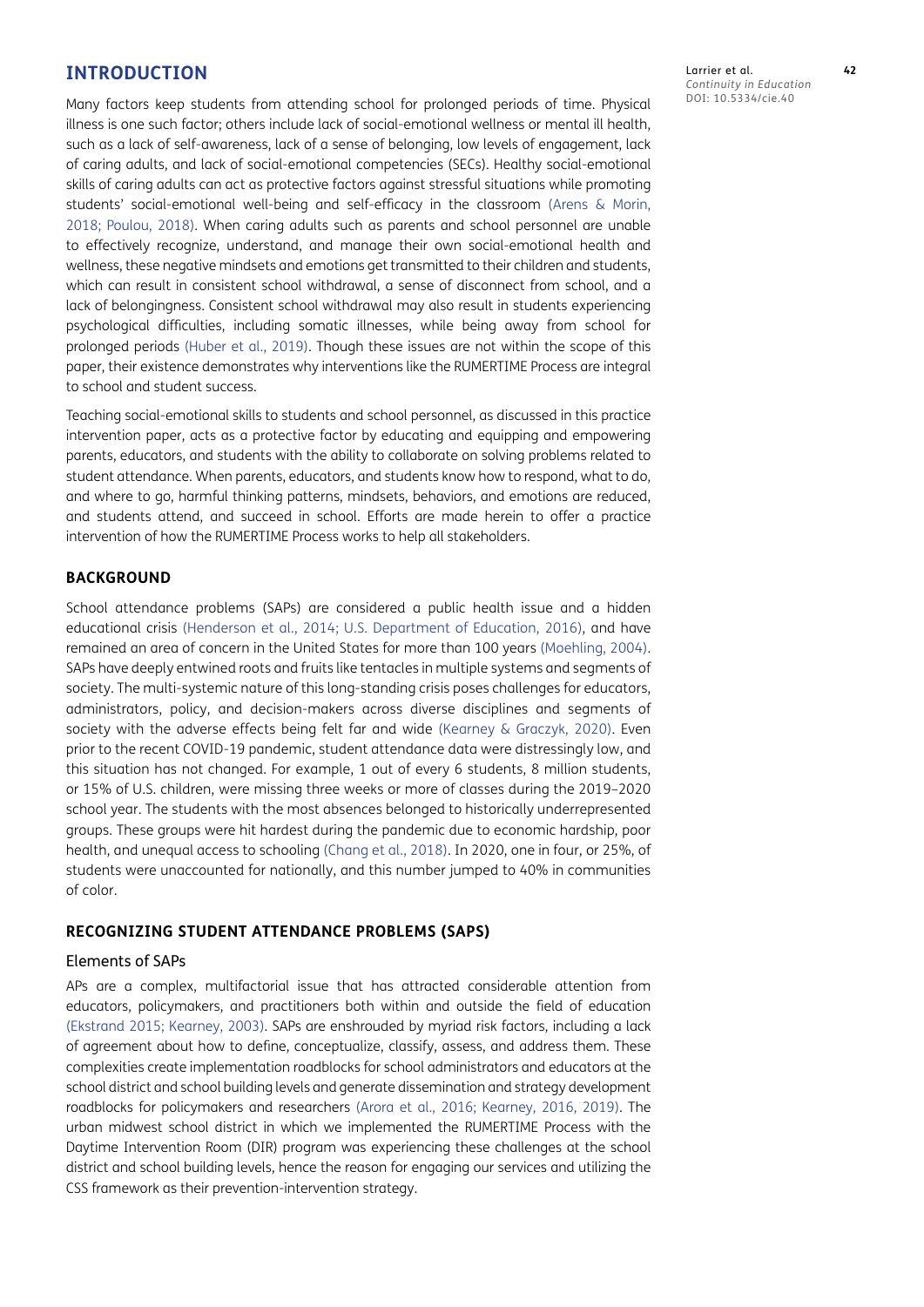## **SOCIAL-EMOTIONAL COMPETENCIES (SEC)**

Social and emotional skills are critical to being a good student, citizen, and worker (Collaborative for Academic, Social, and Emotional Learning [[CASEL\], 2021](#page-15-7)). Risky behaviors such as drug use, violence, bullying, absenteeism, and eventual dropout can be prevented or reduced when an ecosystemic, multiyear, integrated process is utilized to develop students' social and emotional skills ([CASEL, 2021](#page-15-7); [Christenson & Anderson, 2002](#page-15-8); Innis, 2014; [Schlund, 2021\)](#page-16-3).

Some social-emotional learning (SEL) principles and programming have their genesis in Vygotsky's sociocultural theory, in which he imports that human development occurs as a socially mediated process in which children acquire their cultural values, beliefs, and problemsolving strategies through collaborative dialogues or relationship capacity building experiences with more knowledgeable members of society ([McLeod, 2018](#page-16-4)).

CASEL has identified five interrelated sets of cognitive, affective, and behavioral competencies: self-awareness, self-management, social awareness, relationship management skills, and responsible decision-making skills [\(CASEL, 2021](#page-15-7)). These five-core competencies are embedded in the RUMERTIME Process and are categorized as inter- and intrapersonal relationship capacity building skills [\(Larrier et al., 2017a](#page-15-9)). Research bears out that when students, families, and educators are educated, equipped, and empowered with these five social-emotional competencies from an ecosystemic perspective, students' educational and life opportunities and outcomes are augmented [\(Beatty & Campbell-Evans, 2020;](#page-14-2) [Catalano et al., 2002](#page-15-10); [Christenson & Anderson, 2002;](#page-15-8) [DiPerna & Elliot, 2002;](#page-15-11) [Schaps et al., 2004\)](#page-16-5). Therefore, effective, holistic implementation of SEL has the potential to promote the academic, social, and emotional development of all children.

#### **THE CULTIVATING SEEDS SYSTEM (CSS) FRAMEWORK**

CSS is an organizing framework that gives context, order, and meaning to information obtained about a client's background. A multitheoretical framework, it uses social-emotional competencies and the social determinants of a person's life course to explain (why, what, and root) human behavior. CSS also identifies the culturally responsive approach of the RUMERTIME Process to educate, equip, and empower individuals as they renew their minds, transform lives, and create safer communities ([Figure 1](#page-2-0)). CSS stands for the Cultivating SEEDS System. In turn, SEEDS is an acronym that stands for Social Emotional Education in Diverse Settings [\(Larrier et al., 2017b](#page-15-12)).



Larrier et al. **43** *Continuity in Education* DOI: 10.5334/cie.40

<span id="page-2-0"></span>**Figure 1** CSS Framework.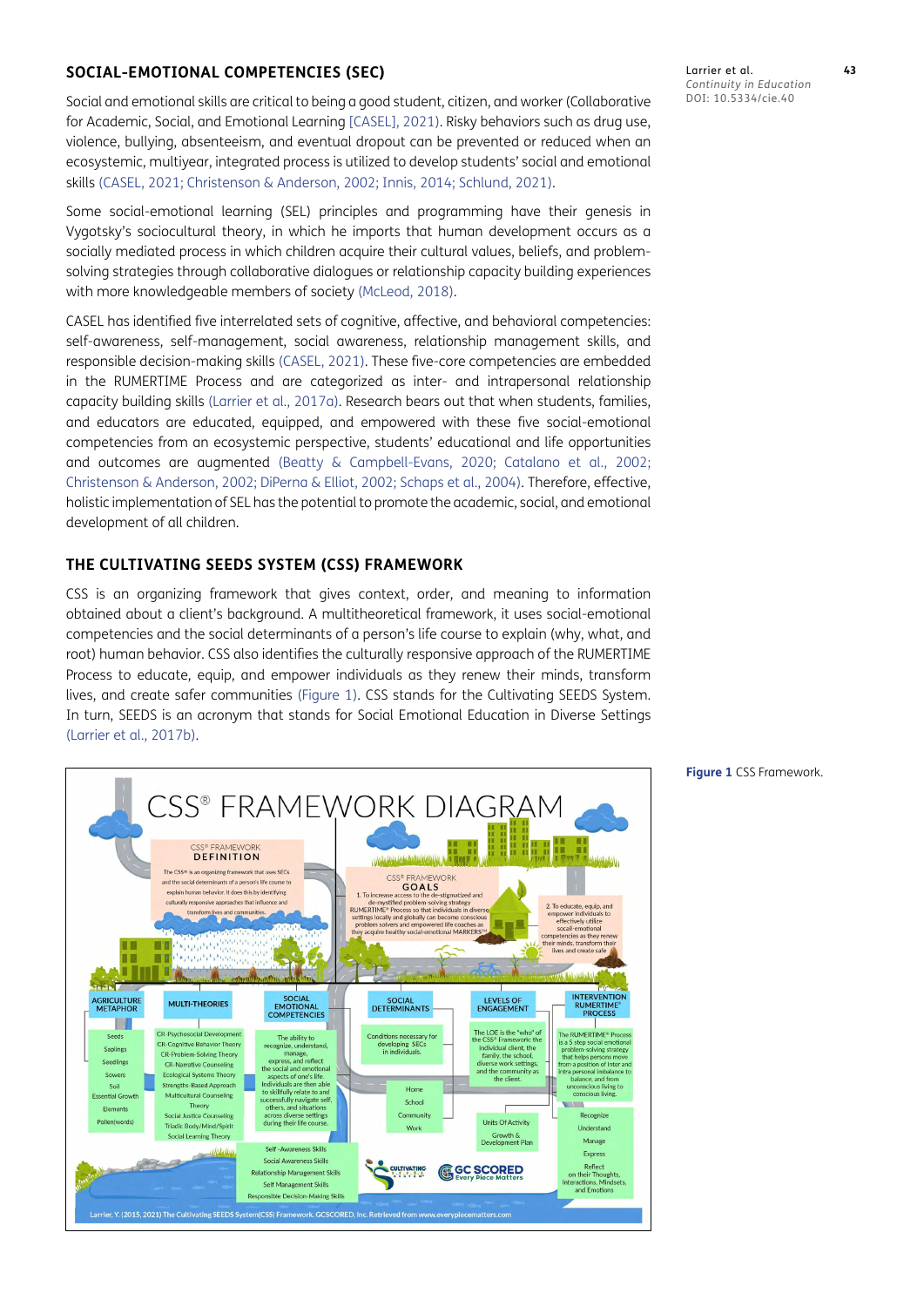#### Goals of the CSS Framework

All CSS activities, training and coaching sessions, materials, and books are powered by CSS framework's two underlying goals. The first goal is to increase access to the culturally responsive, destigmatized, and demystified problem-solving RUMERTIME Process so that individuals in diverse settings locally and globally can become conscious problem solvers and empowered life coaches as they acquire healthy social-emotional MARKERS. The second goal, intricately connected to the first, educates, equips, and empowers individuals to effectively utilize social-emotional competencies as they renew their minds, transform their lives, and create safer communities [\(Larrier et al., 2017b\)](#page-15-12).

## **THE RUMERTIME PROCESS**

The RUMERTIME Process, the five-step culturally responsive, social-emotional, problemsolving strategy embedded in the CSS framework is a prevention-intervention strategy that moves individuals from a position of intra- and interpersonal imbalance to balance, and from unconscious to conscious living. Individuals of all ages are educated, equipped, and empowered with these skills to effectively navigate the daily difficulties and disruptions in their lives [\(Larrier](#page-15-9)  [et al., 2017a\)](#page-15-9).

## **THE RUMERTIME PROCESS AS A PROTECTIVE FACTOR**

Within the developmental assets research community, protective factors are defined as skills, strengths, resources, supports, or coping strategies used by individuals, families, communities, or the larger society to help people deal more effectively with stressful events and mitigate or eliminate risk in homes, schools, and communities ([Ozer et al., 2017](#page-16-6)). The RUMERTIME Process and rumerizing (processing) helps students address school attendance problems by first helping them to recognize and understand their thoughts (thinking patterns), interactions (behaviors), mindsets (beliefs), and emotions (feelings) about self, others, and possible environmental factor(s) impacting them and causing them to not attend, or stay in, school.

The step of recognizing and understanding thinking patterns, actions, beliefs, and feelings brings self-awareness skills into focus. Given their experiences at home, school, and in the community, students are taught systematically and developmentally what it means to be self-aware as they think about who they are, what they are good at, how they interact with their peers and adults, and what they believe and feel about school. As students acquire and practice the RUMERTIME Process in their daily activities, they learn to become conscious problem-solvers (Larrier et al., 2017).

According to [Zins and Elias \(2006\),](#page-16-7) students who use problem-solving skills to rise above school challenges and make responsible decisions perform better academically. SEL programs like the RUMERTIME Process have been shown to have a positive impact on executive cognitive functioning (ECF) from early childhood to adolescence [\(Zins & Elias, 2007\)](#page-16-8). ECF has critical implications for child and adolescent academic and social-emotional development, and is influenced by culture and adverse life events (e.g., poverty). ECF, specifically inhibitory control, trains children and adolescents to cope and manage by suppressing their maladaptive thoughts, behaviors, and emotions that influence environmental factors related to SAPs ([Greenberg,](#page-15-13)  [2006](#page-15-13)). This is where self-awareness skills and the ability to recognize and understand are seen as the most basic of the five core social-emotional competencies.

It is incumbent upon educators and schools who are utilizing SEL programming such as the RUMERTIME Process to ensure that the first two steps in their prevention-intervention strategies include self-awareness skills training. After foundations are laid with developmentally appropriate training in self-awareness skills and the ability to identify and understand maladaptive thoughts, interactions, mindsets, and emotions, students can then be educated and equipped to effectively incorporate other SECs such as self and relationship management, social-awareness, and responsible decision-making ([Larrier & Kelleybrew, 2017c](#page-15-14)).

Once students are taught to assess their thinking patterns, behaviors, beliefs, and feelings honestly and accurately, they can become equipped to be active participants alongside socially emotionally balanced adults, who are empowered to effectively manage, express, and reflect on thoughts, interactions, mindsets, and emotions about various strategies to Larrier et al. **44** *Continuity in Education* DOI: 10.5334/cie.40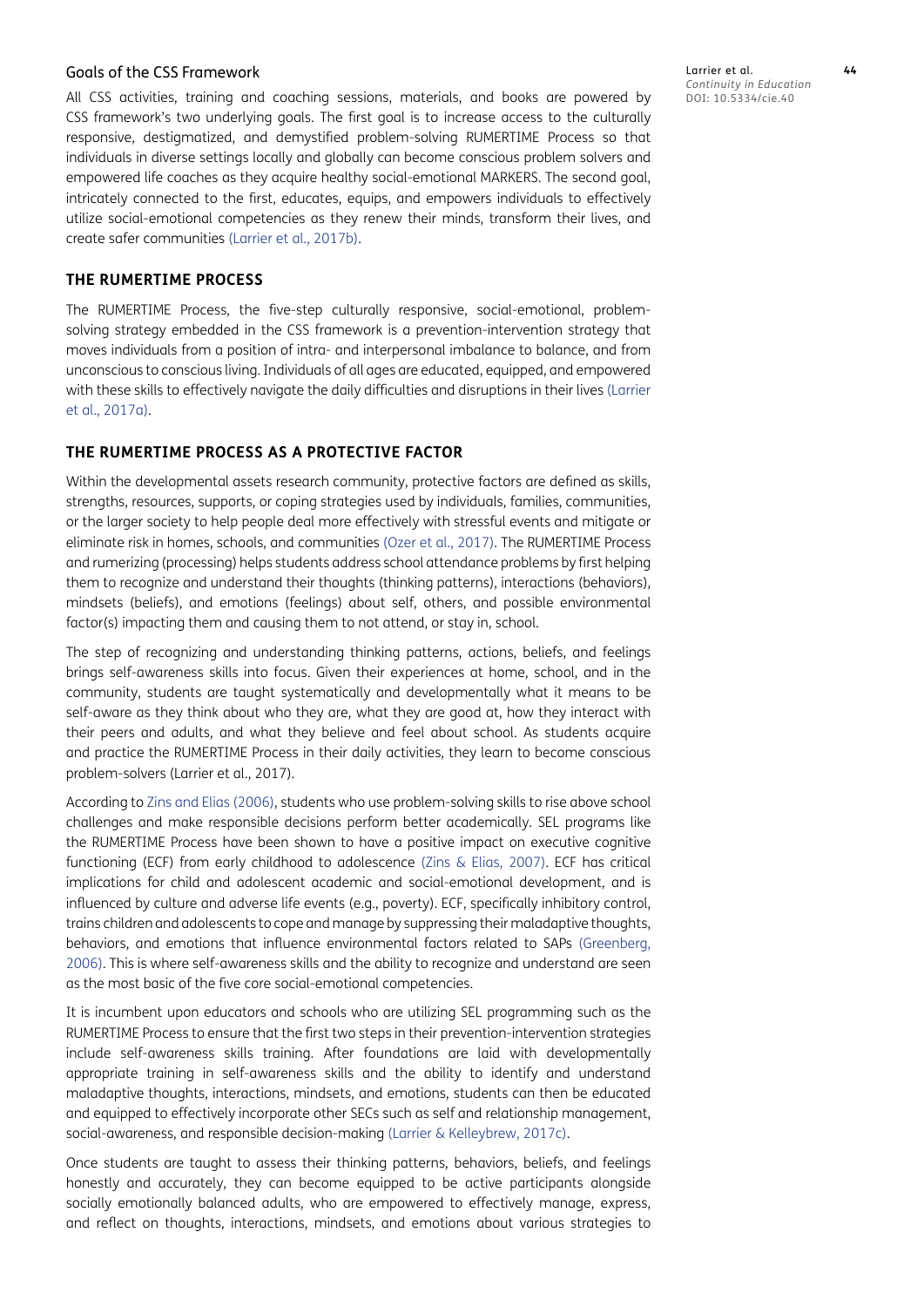address their school attendance problems. The RUMERTIME Process systematically educates, equips, and empowers students, educators, and parents about the five core SECs. Additionally, the acquisition of these skills influences and impacts their abilities to cultivate supportive relationships and remain other-focused as they engage in empathic activities, while learning to make responsible choices during challenges associated with SAPs [\(Larrier et al., 2017a\)](#page-15-9).

## **IMPLEMENTATION OF THE RUMERTIME PROCESS IN AN INNER-CITY SCHOOL SYSTEM**

#### The Context

The DIR program was instituted by the newly hired school superintendent for the participating midsized school district in the midwest region of the U.S. The school district consisted of 99% Black students, and White teachers made up over 80% of the teaching staff. Over 75% of these white teachers lived outside of the community. The median district household income during implementation of the DIR program was \$32,738. Sixty-four percent (64%) of the homes in this community were built before 1970; 64% had broadband internet service; 42% of the families lived below the poverty line, and 47% received food stamps and Supplemental Nutrition Assistance Program (SNAP) benefits; 53% of the households were female-led – no father was present in the household; 11.5% of the parents had a bachelor's degree or higher. The student body at the beginning of the fall semester was 2,331: 1,234 males and 1,097 females.

#### **PROGRAM DESIGN AND METHODOLOGY**

The RUMERTIME prevention-intervention specialists (RPISs) program was implemented as the SEL program to support the dynamic and innovative concept for the DIR project. The RPIS program, comprising multiple levels, stakeholders, and delivery supports, creates a solid base for the social-emotional development of participating students, educators, and parents. The goals of the collaboration were to decrease absenteeism, increase academic performance, and decrease behavioral referrals.

First, the RPIS training and coaching program will be described; next, the implementation of the RPIS program will be addressed.

#### **RPIS TRAINING AND COACHING**

Participating RPISs received over 300 hours of training and coaching throughout the duration of the program, which lasted two full school years. These certified RPISs were the only ones in their respective schools to facilitate the sessions and lead in the DIR program. The training they received covered all the elements of the CSS framework, including the multiple underlying theories. Therefore, to provide support for the students referred to the DIR, an instructor had to be trained and coached in the CSS framework. Under no circumstances should the DIR program be facilitated by individuals without this intensive training of the CSS framework.

#### **PARTICIPANTS**

Two weeks prior to the start of school, eight professionals were hired for RPIS training; they participated in 80 hours of the CSS framework training and coaching in preparation for utilizing and implementing their training in the innovative DIR program. Eighty percent (80%) of the trainees were female, and 20% were male. All of the trainees were people of color (POC). One hundred percent (100%) had a bachelor's degree, 70% had a master's degree, and 10% had a PhD. Their degrees were all related to areas in the fields of education, behavioral health, and human services. Further, 90% of the trainees resided within the school district community, and 100% of them had prior work experience in school systems and in youth development programs.

#### Recruitment of Participants

This position, titled intervention specialist, was advertised through the school district's employment opportunity website portal.

Larrier et al. **45** *Continuity in Education* DOI: 10.5334/cie.40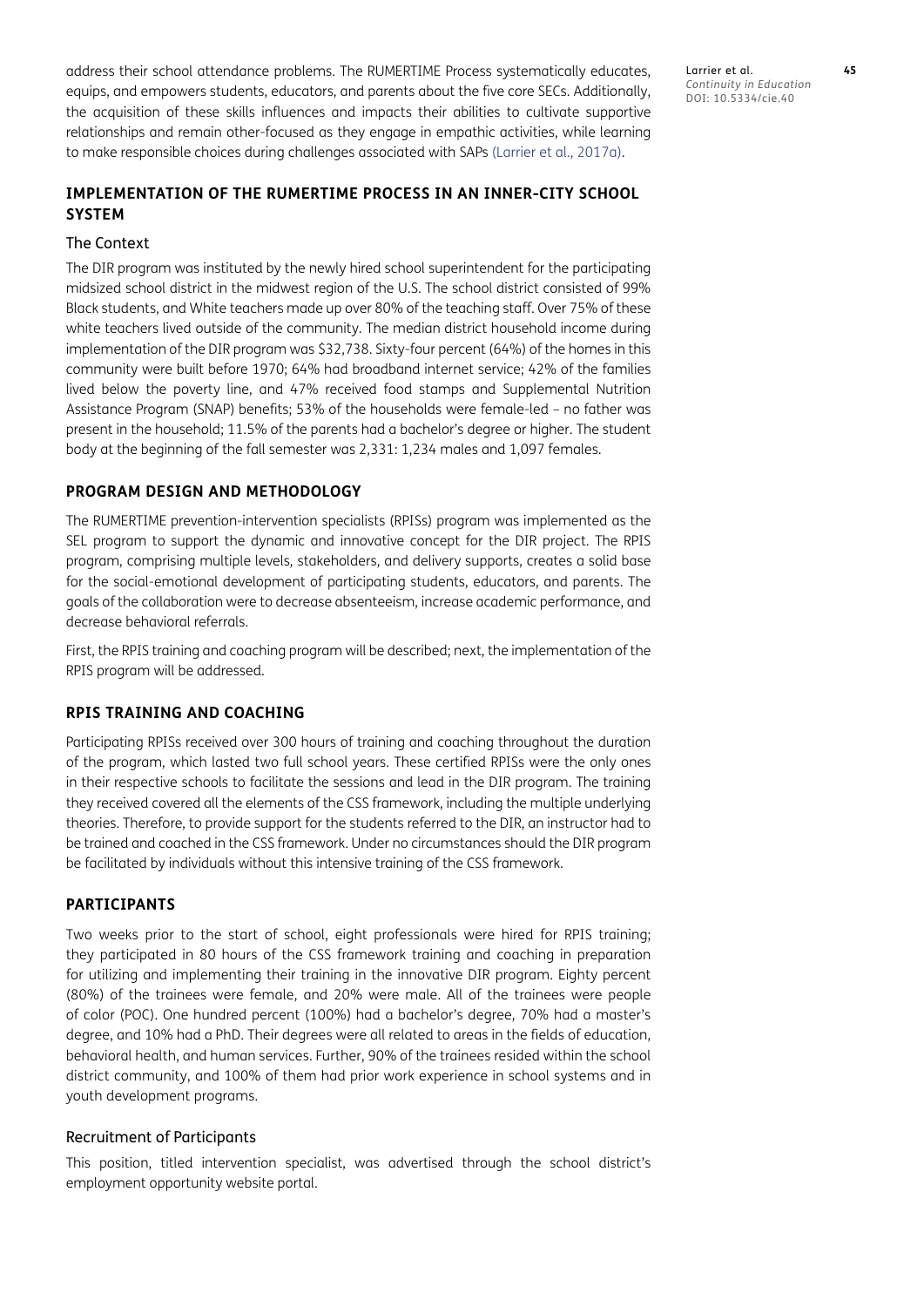#### Interview Process

The partner organization was asked to participate in the interviewing process after the minimum requirements screening was completed by the district human resources personnel. The partnering organization assumed leadership with regard to the development and delivery of the social-emotional case vignettes that were part of the interview process. The candidates had to submit their responses to the case vignettes in writing, and their responses were then used to evaluate their writing and comprehension skills. Additionally, candidates took part in a face-to-face interview in which they were asked to respond to school-based scenario type questions. Both nonverbal and verbal responses of the candidates were used to assess their abilities to respond under stressful situations.

## **IMPLEMENTATION OF THE INTERVENTION/ACTIVITIES**

#### **EDUCATIONAL STRATEGIES AND MATERIALS**

The RPIS training and coaching sessions utilized the *Sowers Path Facilitator's Guidebook: From Root to Fruit* [\(Larrier, 2018\)](#page-15-15). This guidebook contains all the necessary instructional tools, materials, and activities for the training [\(https://everypiecematters.com/products/category/](https://everypiecematters.com/products/category/books/) [books/](https://everypiecematters.com/products/category/books/)). In addition, the trainer, who was the creator of this framework, was equipped with an assortment of CSS framework teaching and learning instructional tools such as card games, posters, PowerPoint lectures, utilized in the training. For the training and coaching sessions, staff utilized large-group sessions, small-group work groups, dyads, role play, and presentations by work groups and dyads.

#### **PROGRAM DELIVERY AND SCHEDULE**

The 80 hours of RPIS training was delivered face-to-face in the school district's central office conference room. The room was equipped with whiteboards for participant engagement and application; audio-visual equipment for presentations/teaching; small rooms for small-group work for role plays, sharing, and other small-group activities; flip charts and markers for sharing and large-group discussion and trainee presentations, and display boards for trainer and trainee artifacts. The training occurred over a two-week period, Monday to Friday from 8:00 a.m. to 5:00 p.m. with a one-hour lunch break. At the end of the 80 hours, the RPIS trainees received a certificate of completion and participation [\(Table 1\)](#page-5-0).

| <b>DAY</b> | <b>WEEK1</b>                                                               | <b>DAY</b> | <b>WEEK 2</b>                                                            |
|------------|----------------------------------------------------------------------------|------------|--------------------------------------------------------------------------|
| Day 1      | Getting to Know<br>Introduction to CSS<br>Introduction to MARKERS™         | Day 6      | Manage (cope, handle) TIME-Self<br>Management Skills                     |
| Day 2      | <b>RUMERTIME Process</b><br>Multitheories<br>Social-emotional competencies | Day 7      | Manage (influence, inspire)<br>TIME-Relationship Management Skills       |
| Day 3      | Recognize (identify, list)<br>TIME-Self-Awareness Skills                   | Day 8      | Express (other-focused, empathy)<br>TIME-Social-Awareness Skills         |
| Day 4      | Understand (dig deeper)<br>TIME-Self-Awareness Skills                      | Day 9      | Reflect (choices, reflection)<br>TIME-Responsible Decision-Making Skills |
| Day 5      | Understand (dig deeper)<br>TIME-Self-Awareness Skills                      | Day $10$   | Connections & Transformations TIME                                       |

<span id="page-5-0"></span>**Table 1** Program Schedule and Learning Objectives.

Attendance and participation was mandatory for RPIS trainees, who each received a stipend to attend the two-week 80-hour training.

#### **EVALUATION**

A 10-item pre-/post-training evaluation was conducted. The first eight items were posed in a 5-point Likert scale format (e.g.,*"The RUMERTIME Process moves a person from a place of imbalance to balance."*)*.* Questions 9 and 10 were fill-in-the-blank type items (e.g., *"List three benefits from learning and practicing the SECs."*).

Larrier et al. **46** *Continuity in Education* DOI: 10.5334/cie.40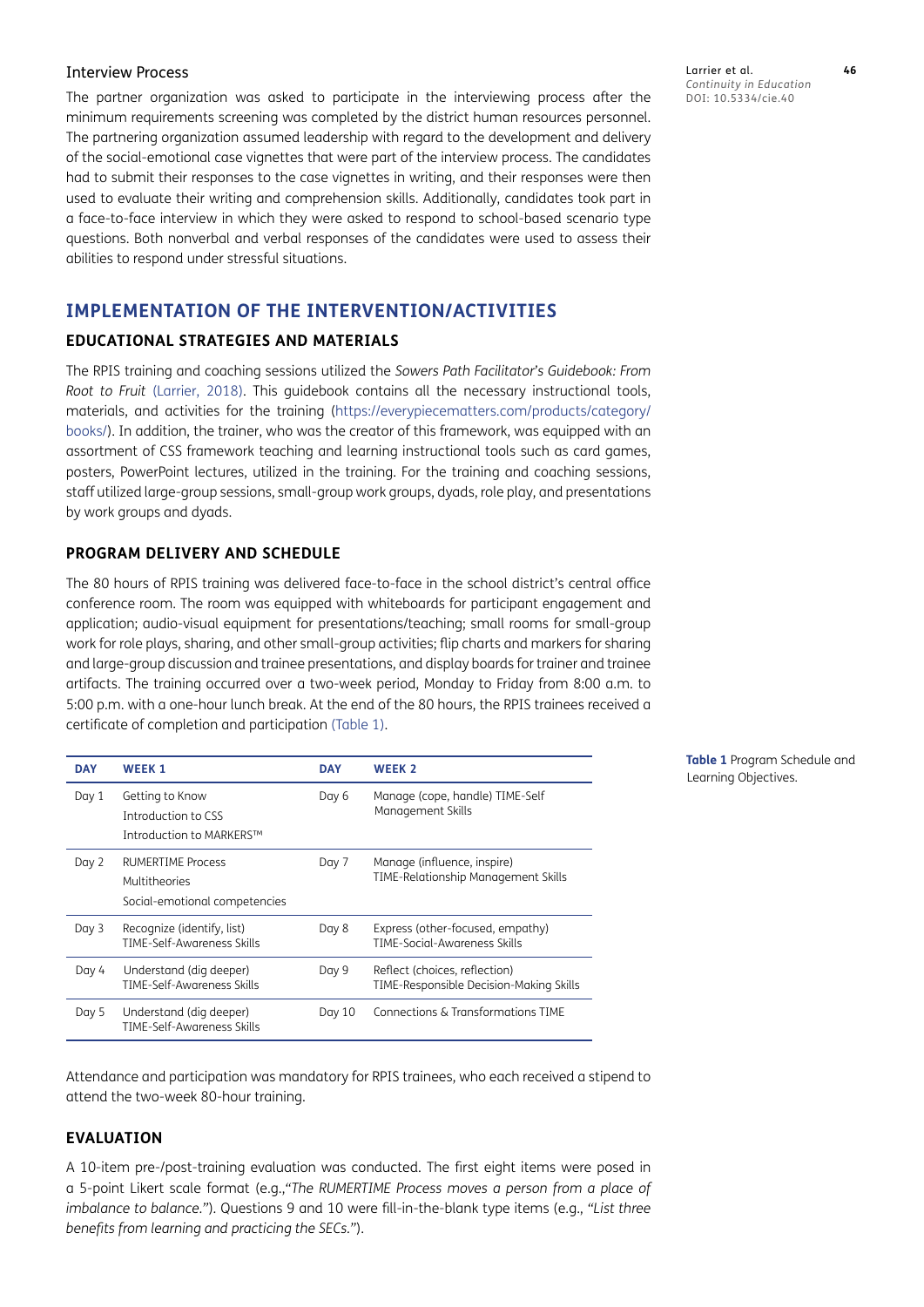The pretraining survey was administered as the post-training evaluation. At the end of each day, RPIS trainees were required to engage in a 10-minute reflection. Here are comments from two trainees, *"I've never been to such an intense training session; this is like therapy." "This training is getting to the root, I love it."*

## **COACHING SESSIONS**

The coaching component of the training officially commenced once the students returned to the buildings for the fall semester. Once the trainers had completed the official 80-hour training sessions prior to the start of the fall semester, they transitioned to providing in-person coaching for certified RPISs twice a month. There were two RPISs for each building: kindergarten-2<sup>nd</sup> grade;  $3^{rd}-5^{th}$  grade;  $6^{th}-8^{th}$  grade; and  $9^{th}-12^{th}$  grade. CSS toolkits were made available to the RPISs – one toolkit per DIR. Each toolkit contained instructional aids, such as posters, facilitator guides, student workbooks, games, activity sheets, and instructions for data collection. RPISs were given permission to make unlimited copies of the activity sheets and workbooks.

## **RESULTS**

The scores from the pre- and post-assessments were calculated using frequency statistics and percent change. The results (see [Table 2](#page-6-0)) showed that the trainees' scores increased. To measure the amount of growth, we calculated the percentage of change between the two sets of scores.

| <b>QUESTIONS</b> | <b>PRE-TEST</b> | <b>POST-TEST</b> | <b>PERCENTAGE CHANGE</b> |
|------------------|-----------------|------------------|--------------------------|
| Question 1       | 2.75            | 5.00             | 81%                      |
| Question 2       | 1.00            | 1.00             | No increase              |
| Question 3       | 3.50            | 5.00             | 43%                      |
| Question 4       | 2.62            | 5.00             | 91%                      |
| Question 5       | 3.13            | 5.00             | 51%                      |
| Question 6       | 3.00            | 5.00             | 67%                      |
| Question 7       | 2.90            | 5.00             | 72%                      |
| Question 8       | 3.00            | 5.00             | 67%                      |
| Question 9       |                 |                  | 70%                      |
| Question 10      |                 |                  | 100%                     |

## **IMPLEMENTATION OF THE RUMERTIME PROCESS**

## Student Participants

At the time of the DIR program implementation, the total number of students enrolled in the participating school district was 2,331: 1,097 females and 1,234 males. The number of students who were referred to the DIR during the two-year period was approximately 1,038: 406 were females and 632 were males. [Table 3](#page-6-1) gives a breakdown of the number of students served by grade level and gender, as well as reasons for visits. The "Other Referrals" included other types of referrals such as referrals for disruptive behaviors in classrooms, bullying, teacher-student conflict, emotional outbursts, and so on.

| <b>ITEMS</b>    | $K-2^{nd}$ | $3rd - 5th$ | $6th-8th$ | $9th - 12th$ |
|-----------------|------------|-------------|-----------|--------------|
| Females         | 126        | 62          | 140       | 78           |
| Males           | 164        | 158         | 182       | 128          |
| Total           | 290        | 220         | 322       | 206          |
| Other Referrals | 170        | 120         | 250       | 28           |
| Suspensions     | 120        | 100         | 72        | 178          |

Larrier et al. **47** *Continuity in Education* DOI: 10.5334/cie.40

<span id="page-6-0"></span>**Table 2** Pre- and Post-Test Scores.

<span id="page-6-1"></span>**Table 3** Students Served by Gender, Grade Level, and Reason for Visit.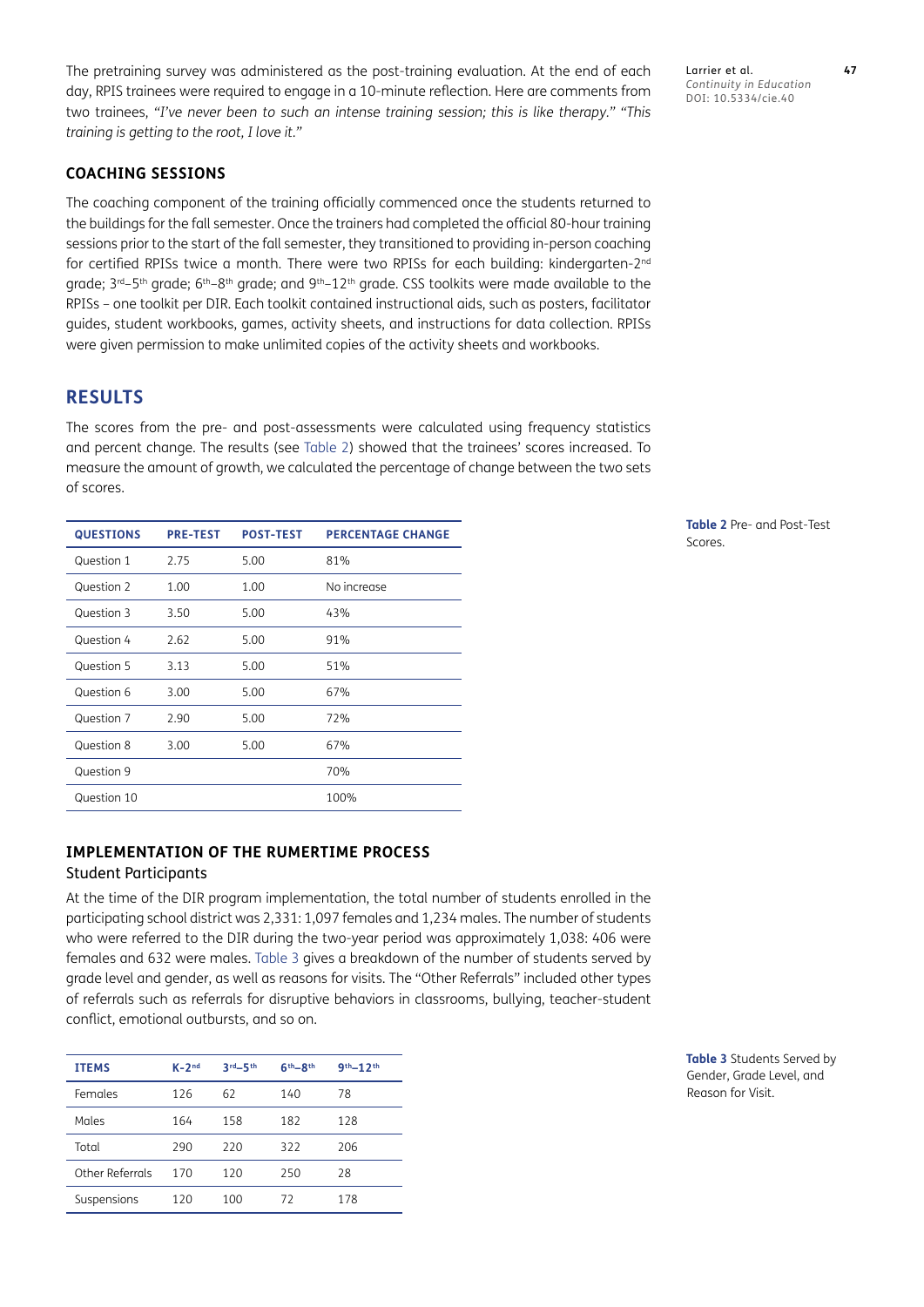## Setting

Several of the buildings in the school district were old and under-resourced. For example, the high school is 100 years old and in a state of disrepair. In addition, the resources, such as books, technology, and other learning tools, were outdated and unusable. Over half of the students lived with one parent (mothers). Over 90% of the students were in general education classes but performed below grade level in reading and math.

## Environment

The RPISs were allocated classrooms in each building that were not otherwise being utilized at the time. Each dyad came together and decorated their DIR space utilizing many of the CSS framework posters and other artifacts to display on the walls. Each RPIS dyad planned different themes and layouts for their space depending on the age group with whom they worked. However, each DIR had an inviting, relaxing, non-threatening atmosphere. Many of them had couches, round tables, and chairs; none of these rooms resembled a typical classroom setup.

## **LEARNING OBJECTIVES FOR STUDENTS**

Social-Emotional Wellness according to the CSS framework refers to a person's ability to **R**ecognize, **U**nderstand, **M**anage, **E**xpress and **R**eflect on their **T**houghts, **I**nteractions, **M**indsets and **E**motions (**RUMERTIME®**) as it relates to self, others, and situations. Effectively utilizing the RUMERTIME Process educates, equips, and empowers individuals of all ages, stages, and locations to successfully navigate daily activities such as loving, learning, earning, relationship building, problem-solving, and adapting to the demands of growth and development [\(Larrier](#page-15-9)  [et al., 2017a\)](#page-15-9).

The activities that students engaged in when they came into the DIR were grounded in the following standards/outcomes:

- Ability to Recognize (identify/Self-Awareness Skills) their Thoughts (Ideas), Interactions (behaviors), Mindsets (beliefs), and Emotions (feelings) about themselves, others, and the SAPs for which they were referred to the DIR.
- Ability to Understand (dig deeper/Self-Awareness Skills) their Thoughts (Ideas), Interactions (behaviors), Mindsets (beliefs), and Emotions (feelings) about themselves, others, and the SAPs for which they were referred to the DIR.
- Ability to Manage (Cope/Self-Management and Relationship Management Skills) their Thoughts (Ideas), Interactions (behaviors), Mindsets (beliefs), and Emotions (feelings) about themselves, others, and the SAPs for which they were referred to the DIR.
- **•**  Ability to Express (Other-focused/empathy/Social-Awareness Skills) their Thoughts (Ideas), Interactions (behaviors), Mindsets (beliefs), and Emotions (feelings), about themselves, others, and the SAPs for which they were referred to the DIR.
- **•**  Ability to Reflect (Evaluation/Responsible Decision-Making Skills) their Thoughts (Ideas), Interactions (behaviors), Mindsets (beliefs), and Emotions (feelings) about themselves, others, and the SAPs for which they were referred to the DIR.

## **MATERIALS**

Multiple activities were used for the various interactions in the DIR. For example, hanging on the entrance to each DIR was a RUMERTIME Emometer poster, where students could assess their emotional status upon entering and leaving the DIR. Additionally, each RPIS had a Growth and Development Plan (GDP) book for each student. Additionally, a wide range of materials were used depending on the emotional state in which the student came into the DIR; for example, one RPIS found that puzzles worked well to calm down some of her middle school students so that they could then process (rumerize) the SAP which they had been referred to the DIR. Journaling was also used on a regular basis with many of the students. Finally, the RUMERTIME Guided Activity Journal (RGAJ), a multimodal journal, allowed students to choose whether they wanted to write, draw, color, or engage in a brain teaser as a form of self-expression and selfmanagement. Many of the male students gravitated to drawing as a form of expressing their thoughts, interactions, mindsets, and emotions.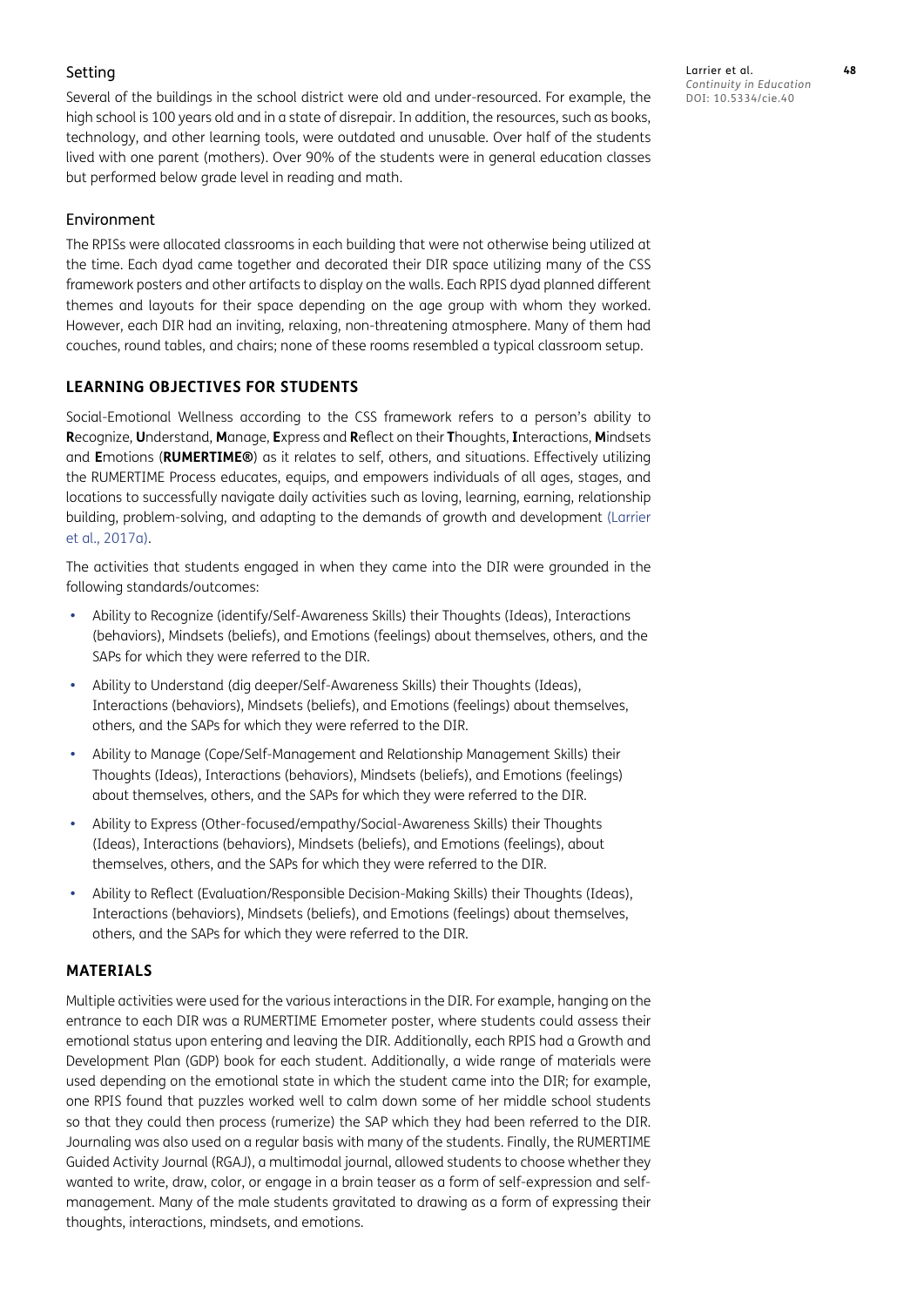## **IMPLEMENTATION OF THE INTERVENTION/ACTIVITIES**

#### **EDUCATIONAL STRATEGIES**

The RUMERTIME Process in the DIR was delivered primarily (70%) as individual sessions, secondarily (20%) in the form of small groups, and 10% of the time was spent in the classroom teaching social-emotional competency lessons. The individual sessions were initiated by the referrals that flowed from the teachers to the school's administrative team and then to the RPIS.

#### The Growth and Development Plan (GDP) Book

The GDP book was designed with a comprehensive biopsychosocial model in mind, like the CSS framework and utilizes the multiple theories embedded in the CSS framework ®. As such, it provided the RPIS with an ongoing intake/progress notes/intervention tool that helped guide and structure the interactions between the RPIS and the student from the first to the final session. For example, it included questions and other content that the RPIS could bring up with the student. The questions were divided into categories based on the theories and the ecosystems. It also provided opportunities for the RPIS to consolidate the information about the student, giving the RPIS specific and global details about their students. The information gathered in the GDP as is stated in the definition of the CSS framework organizes and gives meaning, order, and context to an individual's background.

#### Narrative Counseling – The RUMERTIME Storyboard Book

The RUMERTIME Storyboard Book was another educational strategy with which students were allowed to share their experience, as if they were the narrator of a story from at least three perspectives, including their own. The RUMERTIME Storyboard book is one of the 25 CSS framework activities and instructional tools designed around the CSS framework. As mentioned, the CSS is a multitheoretical framework, including narrative counseling theory. Narrative counseling is an intervention strategy that separates students from their problem and encourages them to recognize and understand their skills to manage the problems in their lives. Students' personal experiences, whether at home, school, or in the community, become their personal stories; they give these stories meaning, and the stories then help to shape their identity.

Narrative counseling as an educational strategy embedded in the RUMERTIME Storyboard Book empowers students to use their stories to help them see their problems within a larger sociocultural context, educates them on how to make space/room for other stories, equips them with the ability to find a connection between their actions and choices, and helps them to understand at a deeper level how they experience life and thereby gain agency for problemsolving in the future.

## **PROGRAM DELIVERY AND SCHEDULE**

Students who were referred to the DIR by the administration were automatically added to the RPIS caseload. However, this did not prohibit students who were in crisis situations to drop in as needed with permission from a teacher or administrator; in fact, many times these students who were walk-ins remained on the RPIS caseloads. Students were referred to the DIR in their building as the last stop before being sent to ISS or OSS.

The DIR spaces were designed to educate, equip, and empower the referred student to be able to recognize, understand, manage, express, and reflect on their thoughts, interactions, mindsets, and emotions in relation to the challenges and problems they were experiencing, often showing up as attendance problems, maladaptive behaviors, and poor academic performance. If a student received OSS, the student and their parent were required to meet with the RPIS at the student's school in the DIR before coming back into school after the OSS, to introduce the parent to the RUMERTIME Process and develop an Individualized RUMERTIME Prevention Intervention Plan with the student and the parent to reduce the likelihood of the student reoffending. The RPISs had access to student records and relevant teachers and administrators so that they could create a safety net for the students to be successful.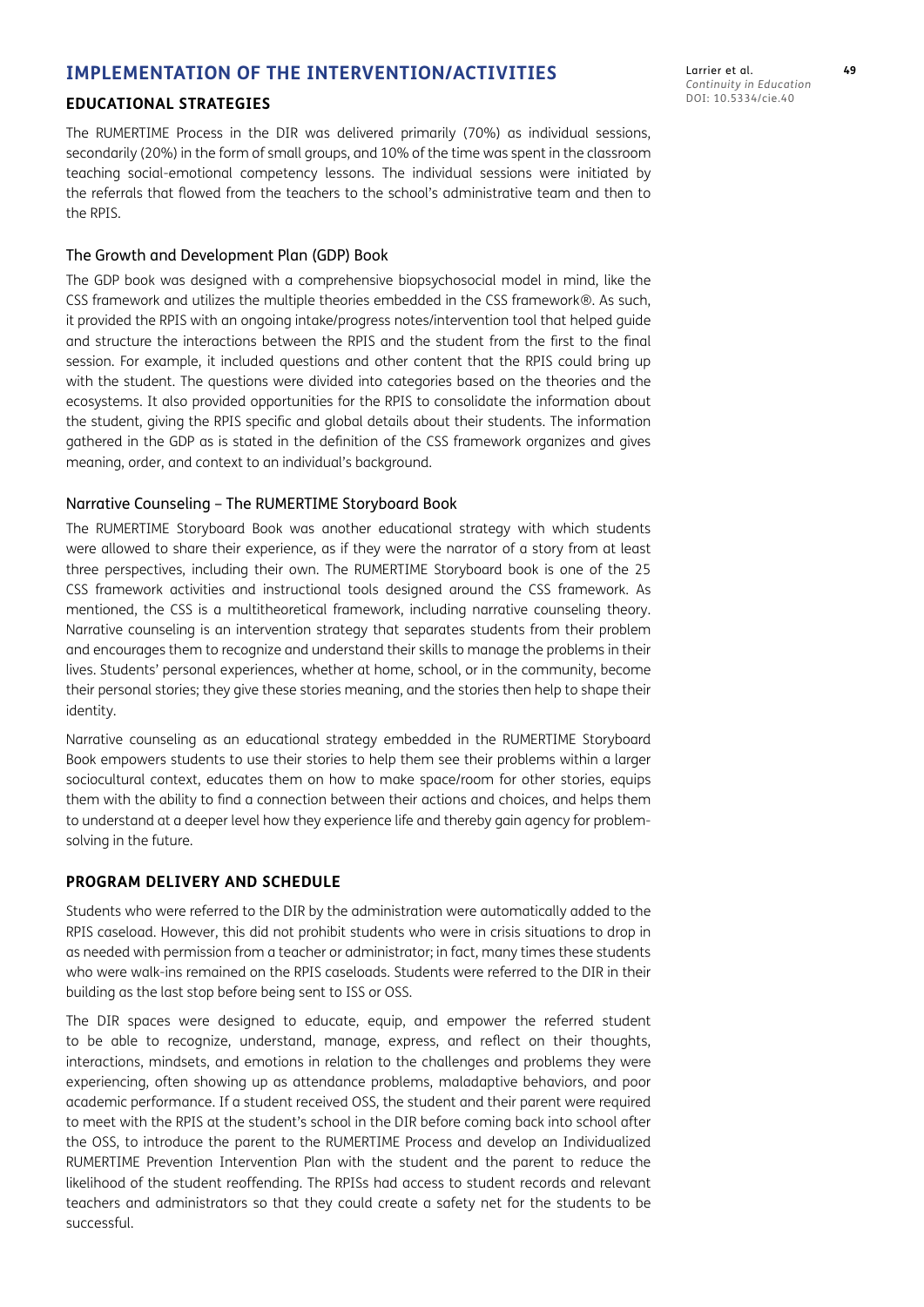Student sessions typically lasted from 15 minutes to more than 60 minutes. Length of the sessions was dependent on many factors, primarily the emotion intensity level of the student entering the DIR. The RUMERTIME intervention tool/strategy that was used during the session was a collaborative decision between the RPIS and the student. Because the RPISs were extensively trained in the effective utilization and implementation of the CSS framework and its tools, they were able to accurately assess the needs of the students and hence apply the relevant tools to help move the students from inter- and intrapersonal imbalance to balance.

## **EVALUATION**

Multiple evaluation tools were used, such as the RUMERTIME Emometer as well as summative and formative qualitative feedback obtained from open-ended questions given to students, RPISs, teachers, administrators, and parents. These were all administered by the RPISs on one level and then by the trainers on another level of evaluation. Additionally, RPISs were required to complete GCSCORED'S daily interaction logs developed specifically for the DIR program. The GCSCORED interaction logs contained 22 questions; developed in SurveyMonkey, the logs were accessible to each RPIS using a customized link. Each student interaction was logged as an individual entry.

## **RESULTS**

#### **METHODS**

A total of eight RPISs entered data reflecting 1,174 interactions. The student data focused on grade, grade-level groups, reasons for visits to the DIR, and use of the RUMERTIME Process. The data were prepared in Excel for analysis; analysis was done using SPSS, and open-ended questions were analyzed using NVivo. Additionally, the two high school RPISs conducted a case study with five male students with chronic discipline referral issues. They worked with these five students in the fall of 2016 until the end of the 2018 school year. (These data are presented and explained in this paper.)

#### **REASONS FOR VISITING DIR**

The RPISs were asked *"Why did the student come to see you? Please select all that apply."* There were five response options, "*1. possible suspension, 2. suspension, 3. possible attendance issues, 4. possible academic issues and 5. other."* The respondents were able to indicate multiple reasons which is why the overall percentage does not add up to 100%. The large majority chose *"Other"* (85%). The second most frequently mentioned reason was *"possible suspension"* (11%), followed by *"possible academic issues"* (7%), *"possible attendance issues"* (4%), and *"suspended"* (4%). Respondents who indicated *"Other"* were asked to specify their choice. There were 993 responses to this question. These 993 open-ended responses were analyzed in Excel. A new column was created showing the theme(s) touched upon in the responses. When answers fell in more than one category, double-coding was allowed. This meant that when more than one theme was mentioned, the answer was coded with multiple themes. Therefore, in total there were more mentions of themes than number of responses. As shown in [Table 4,](#page-9-0) 38% of the 993 entries involved "Check-In/Monitoring/Caseload/Observation." The second most mentioned reasons were behavioral issues, which included defiant behaviors, challenging authority, not following rules, altercations, and anger issues. Another large group of responses involved bullying, being bullied, fighting, or simply not knowing how to manage peer relationships as problematic. Social-emotional issues were mentioned almost 1 in 10 times and included anxiety, lack of self-management, frustration, crying, and grief, among others.

| <b>REASONS - OTHER</b>                              | <b>NUMBER OF MENTIONS</b> | <b>PERCENT OF TOTAL RESPONSES</b> |  |
|-----------------------------------------------------|---------------------------|-----------------------------------|--|
| Check-In/Monitoring/Caseload/<br><b>Observation</b> | 381                       | 38%                               |  |
| <b>Behavioral Issues</b>                            | 214                       | 22%                               |  |
| <b>Interactions With Other Students</b>             | 129                       | 13%                               |  |
| <b>Social-Emotional Issues</b>                      | 85                        | 9%                                |  |
| <b>Classroom Behavior</b>                           | 76                        | 8%                                |  |
|                                                     |                           |                                   |  |

Larrier et al. **50** *Continuity in Education* DOI: 10.5334/cie.40

<span id="page-9-0"></span>(Contd.)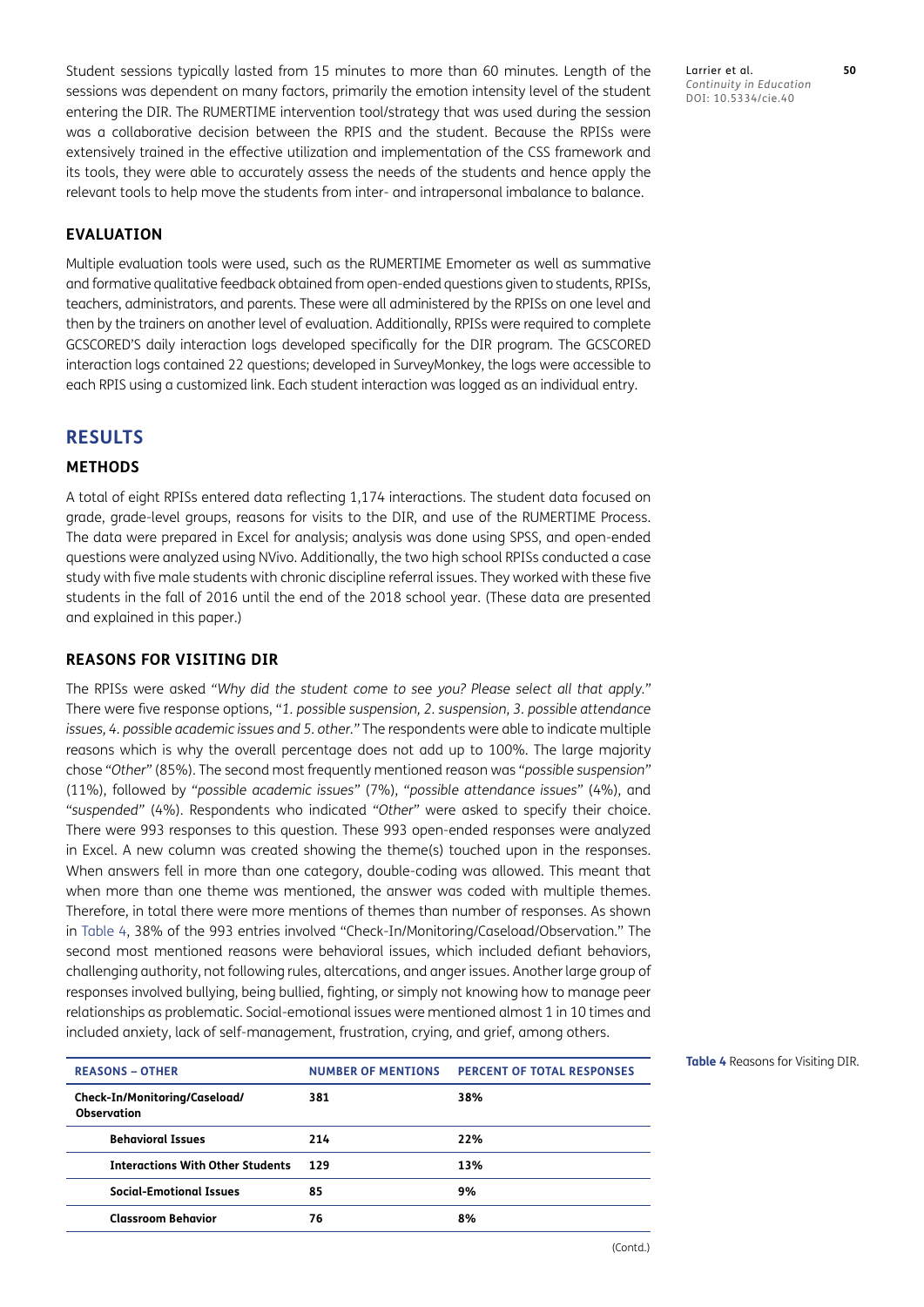| <b>REASONS - OTHER</b>         | <b>NUMBER OF MENTIONS</b> | <b>PERCENT OF TOTAL RESPONSES</b> |  |
|--------------------------------|---------------------------|-----------------------------------|--|
| <b>RUMERTIME</b>               | 45                        | 5%                                |  |
| Absenteeism/Tardiness          | 22                        | 2%                                |  |
| <b>Relationship Management</b> | 15                        | 2%                                |  |
| Support/Supervision            | 14                        | 1%                                |  |
| <b>Academic Issues</b>         | 9                         | 1%                                |  |
| Referral                       | 8                         | 1%                                |  |
| Other                          | 48                        | 5%                                |  |

Larrier et al. **51** *Continuity in Education* DOI: 10.5334/cie.40

## **ATTENDANCE**

One of the questions on the interaction log was *"Why did the student come to see you?"* Here the RPISs were to choose all the applicable response options." There were five multiple-choice response options, such as *"1. possible suspension, 2. suspended, 3. possible attendance issues, 4. possible academic issues, and 5. Other."* Some of the respondents who chose *"Other,"* also included attendance-related issues. Furthermore, if respondents indicated the student was in danger of being suspended, they were asked to state the reason for the possible suspension. Many mentioned attendance issues here as well. When taken together, attendance came up as an issue in 89 of the 1,174 responses where these questions were answered (8%). As [Table 5](#page-10-0) and [Figure 2](#page-10-1) show, attendance issues tended to be almost *"no attendance issues"* in K-2, but much more common in Grades 9 through 12.

|                          | $K-2$ | $3rd - 5th$ | $6th-8th$ | $9th - 12th$ |
|--------------------------|-------|-------------|-----------|--------------|
| <b>Attendance Issues</b> | 8     | 16          | 14        | 51           |
| No Attendance Issues     | - 265 | 178         | 314       | 328          |
| Total                    | 273   | 194         | 328       | 379          |



<span id="page-10-1"></span>**Figure 2** Occurrence of Attendance Issues by Grade Level.

<span id="page-10-0"></span>**Table 5** Attendance.

School attendance is critical if students are to experience school success and acquire the social-emotional protective factors necessary to navigate K-12 and become productive citizens. [Elias and Haynes \(2008\)](#page-15-16) suggested that for K-12 students, especially students from lower socioeconomic backgrounds, acquisition of SECs serves as a protective factor. Similarly, a meta-analysis by [Durlak et al. \(2011\)](#page-15-17) on SECs showed that SEL programming such as the RUMERTIME Process demonstrated gains in social-emotional skills and academic achievement, and improved behavior at school.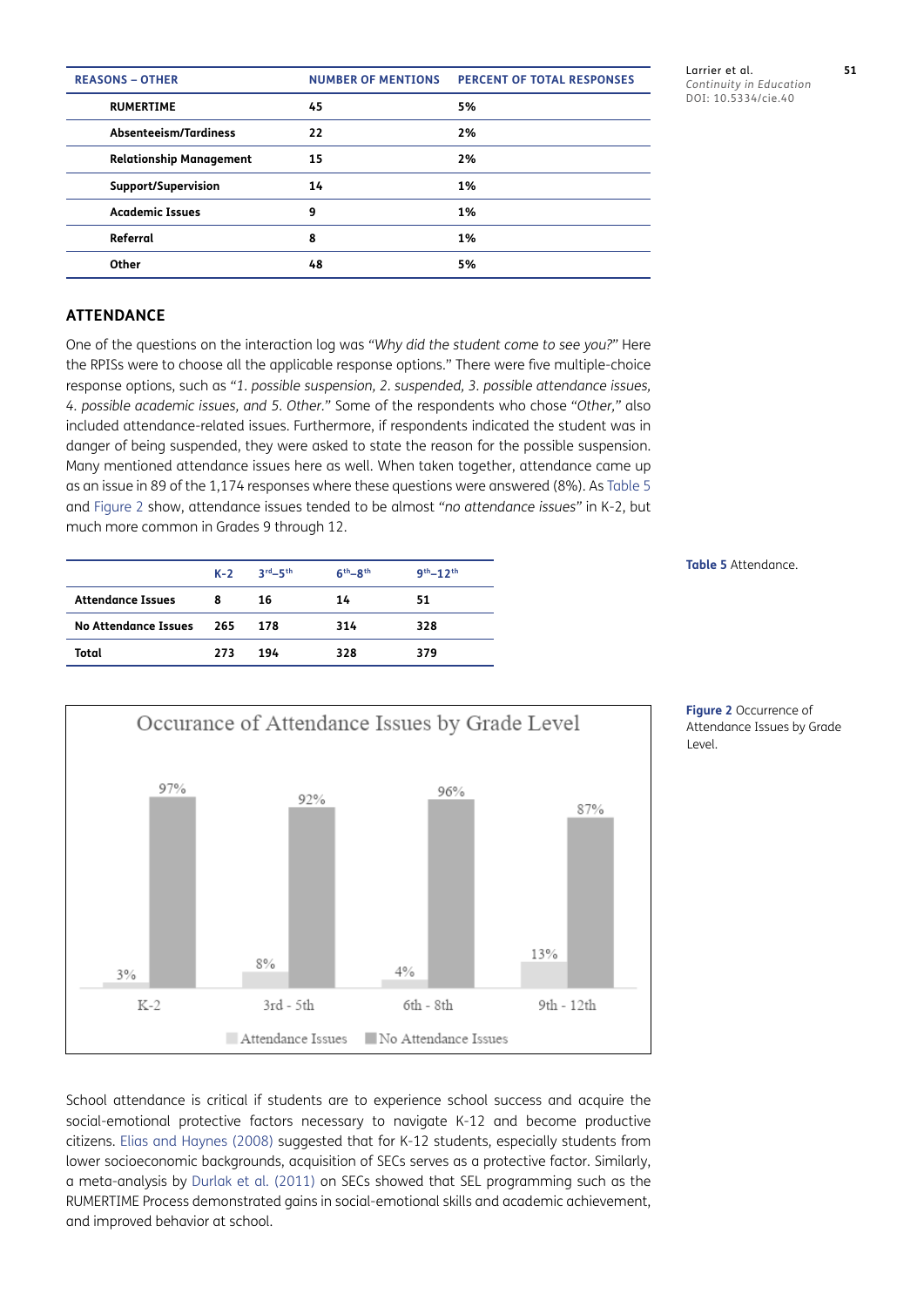#### **SUSPENSIONS**

The RPISs were asked *"Is this student in danger of being suspended?"* Response options were *"Yes"* and *"No."* The large majority chose *"No"* (77%). RPISs who indicated that the student was *"in danger of being suspended"* were asked a follow-up question, *"Why was the student in danger of being suspended?"* There were 259 responses related to this "why" question. The 258 open-ended responses were analyzed in Excel. A column was created for each theme touched upon in the responses. When answers fell in more than one category, double coding was allowed. This meant that when more than one theme was mentioned, the answer was coded with multiple themes. Therefore, in total, there were more mentions of themes than number of responses. As shown in [Table 6](#page-11-0), 50% of the 258 entries highlighted behavioral issues as reasons for students being in danger of suspension (e.g., behavioral issues such as defiant behaviors, challenging authority, not following rules, and aggressive and destructive behaviors). Another cluster of responses related to student peer interactions involved arguing, fighting, or intimidating other students (44%). Classroom behavior was the problem in 13% of the cases and consisted mostly of disrupting the classroom. Finally, attendance issues was another problematic area, which included mostly skipping class and elopement (12%).

Research conducted by Greenberg et al. (2003) highlighted that when students do not possess SECs, negative student outcomes are evident. In other words, at the root of low academic performance, poor grades and overall achievement, discipline referrals, poor attendance and dropout rates are deficits in students' social-emotional skills. Furthermore, students who had limited to no social-emotional skills were also more likely to have a higher number of disciplinary referrals and/or be referred for special education due to problematic behaviors [\(Elias & Haynes,](#page-15-16)  [2008](#page-15-16); [Stoiber, 2011\)](#page-16-9).

| <b>REASON - DANGER OF SUSPENSION</b>    | <b>NUMBER OF MENTIONS</b> | <b>PERCENT OF TOTAL RESPONSES</b> |  |
|-----------------------------------------|---------------------------|-----------------------------------|--|
| <b>Behavioral Issues</b>                | 129                       | 50%                               |  |
| <b>Interactions With Other Students</b> | 113                       | 44%                               |  |
| <b>Classroom Behavior</b>               | 34                        | 13%                               |  |
| <b>Attendance Issues</b>                | 31                        | 12%                               |  |
| Other                                   | 3                         | 1%                                |  |
| <b>Social-Emotional Issues</b>          |                           | 0%                                |  |

<span id="page-11-0"></span>**Table 6** Reasons for Suspension.

Even though [Table 6](#page-11-0) shows that there was only one mention of social-emotional issues, given the research discussed earlier [\(Elias & Haynes, 2008;](#page-15-16) Greenberg et al., 2003; [Stoiber, 2011\)](#page-16-9), at the core of the reasons for *"danger of suspension"* was a lack of, or limited, social-emotional competencies in students. When students acquire SECs, it creates strong roots and sturdy trunks, which act as foundational, protective, and supportive factors in students' growth and development.

#### **HIGH SCHOOL RPISS CASE STUDY**

[Figure 3](#page-12-0) shows the results of a group of high school males who were on the caseload of the RPISs and were followed from fall 2016 to June 2018. (Names were changed for anonymity.) The RPISs utilized a variety of CSS framework tools and techniques during this time with these five males.

As the RPISs implemented the RUMERTIME Process with fidelity, a substantial positive change was seen in the discipline referrals for the five high school males. These results are undergirded by the social-emotional learning (SEL) research, which suggests that when schools implement, with fidelity, SEL programs such as the RUMERTIME Process, student conduct problems, including alcohol and drug use, dropout, and non-attendance, decrease and SECs, attitudes and positive behaviors, improve ([Durlak et al., 2010;](#page-15-18) [Taylor et al., 2017](#page-16-10); [Wilson et al., 2001](#page-16-11)).

Other research suggests that low achievement and chronic absenteeism [\(Schnittka-Hoskins,](#page-16-3)  [2021](#page-16-3)) cause sharp declines in students' self-awareness, efficacy, self-management, socialawareness, and engagement. According to [Schnittka-Hoskins \(2021\),](#page-16-3) the SECs that are most linked to issues surrounding absenteeism include self-management, self-efficacy/awareness, social awareness, and growth mindset/engagement, suggesting that student absenteeism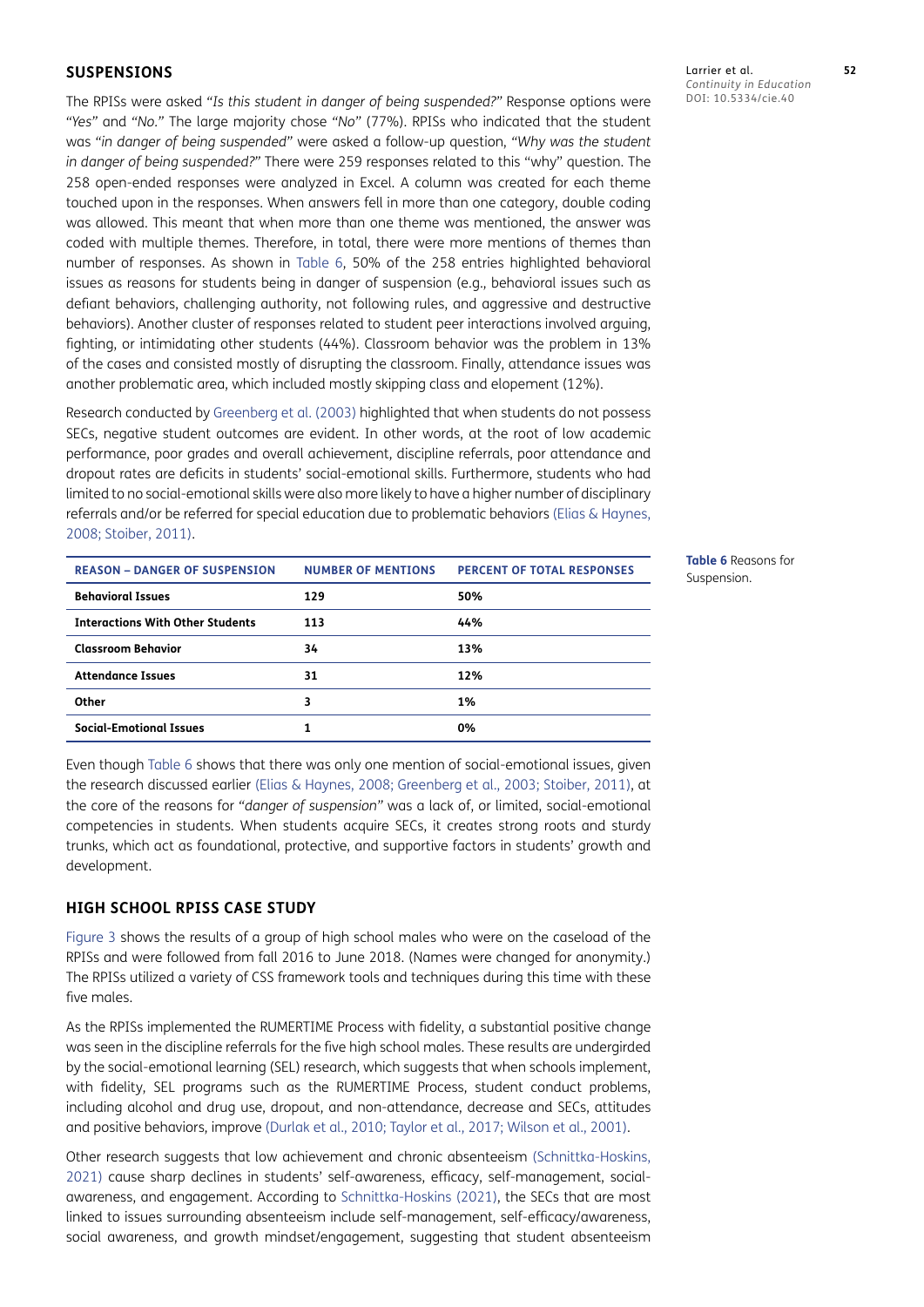

Larrier et al. **53** *Continuity in Education* DOI: 10.5334/cie.40

<span id="page-12-0"></span>**Figure 3** RPIS Discipline Log Entry Comparison.

adversely impacts all four SECs. [Schnittka-Hoskins \(2021\)](#page-16-3) also showed that as students' absences increased, their social awareness skills declined. Furthermore, absences had about equal adverse effects across all student subgroups. For example, elementary students with extended absences demonstrated a decrease in self-efficacy and self-management skills. Middle school students with extended absences demonstrated the strongest decline in selfefficacy and social awareness skills, whereas high school students with extended absences demonstrated the strongest decline in social awareness skills. Overall, elementary and middle school students suffered the greatest social-emotional disruption and decline when experiencing extended absences ([Schnittka-Hoskins, 2021](#page-16-3)).

## **OUTCOMES OF RUMERTIME INTERVENTION STRATEGIES** RUMERTIME Emometer

As part of the DIR programming, every time a student entered and exited the DIR, the RPISs were required to assess the students' emotional state. Specifically, they asked students to rate their emotional state on a scale of 1–10 (1 being low intensity and 10 being high-intensity emotion). A total of 810 interactions were rated for these two variables by the RPICs. The average change was –1.40. The results of a paired *t*-test used to compare the two values showed that the difference was highly statistically significant (*p* < 0.001). The emotional state when the students left was significantly lower (3.39 out of 10) than when the students came in (4.79 out of 10) [\(Figure 4\)](#page-13-0).

Utilization of the RUMERTIME Emometer was an integral part of the RP and is grounded in research while supporting our assumption that there is a connection between students' ability to recognize, understand, manage, express, and reflect on their emotions and academic tasks, levels of school engagement, relationships with peers and adults, general academic achievement/performance, and SAPs. According to Reschly et al. (2008), increased positive emotions are correlated with higher levels of student engagement, while negative emotions are associated with lower levels of engagement. Further, [Papousek et al. \(2010\)](#page-16-12) posited that **s**tudents who experience more positive emotions throughout the school day may demonstrate greater management skills and be better able to recover from test anxiety and other anxiety generating activities. [Suldo et al. \(2013\)](#page-16-13) also suggested that as the intensity levels of positive emotions increases, there is a direct, predictive relationship with math and reading grades two years later in adolescents. [Um and colleagues \(2007\)](#page-16-14) found that this relationship shows up in elementary school students as high levels of cognitive investment and satisfaction. In short, the statistically significant results of RUMERTIME Emometer activity supports the idea that recognizing and understanding students' emotional states in the classroom helps to indirectly and, in some cases, directly eliminate barriers to academic success, non-attendance and SAPs, and create optimal learning spaces.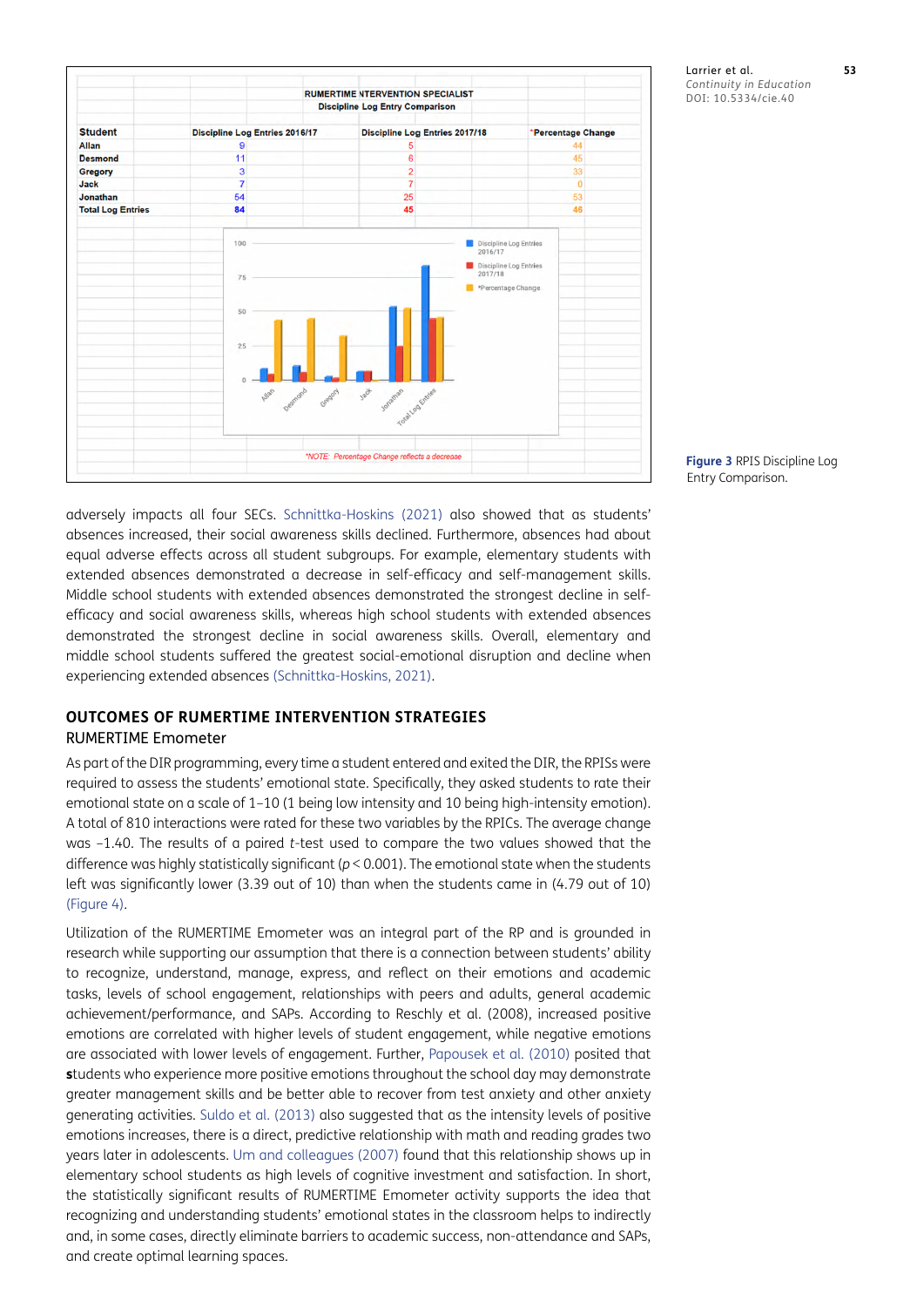## **TIME SPENT USING THE RUMERTIME PROCESS**

The RPISs were also asked how much time they spent using the RUMERTIME Process. The times ranged widely, from 0–15 minutes to over 61 minutes. Differences between the group for mean change in emotional state were tested using ANOVA, which showed that at least one group was significantly different from another ( $p = .005$ ). Post-hoc analyses (Bonferroni) indicated that the mean change in emotional state was significantly higher when the time spent on the RUMERTIME® was more than one hour compared to only 16 to 30 minutes (*p* = .040) ([Table 7](#page-13-1)).

Larrier et al. **54** *Continuity in Education* DOI: 10.5334/cie.40

<span id="page-13-1"></span>**Table 7** Time Spent on RUMERTIME® and Change in Emotional State.

|               | <b>MEAN CHANGE IN EMOTIONAL STATE</b> | $\mathsf{n}$ | <b>STANDARD DEVIATION</b> |
|---------------|---------------------------------------|--------------|---------------------------|
| 0-15 minutes  | $-0.83$                               | 88           | 2.39                      |
| 16-30 minutes | $-1.00$                               | 204          | 2.38                      |
| 31-45 minutes | $-1.84$                               | 142          | 3.19                      |
| 46-60 minutes | $-1.16$                               | 142          | 3.09                      |
| > 61 minutes  | $-1.85$                               | 231          | 3.71                      |



**CONCLUSION**

Protective factors are skills, strengths, resources, supports, or coping strategies in individuals, homes, schools, communities, or the larger society that help people manage more effectively stressful and traumatic events in diverse settings [\(Howard et al., 2010\)](#page-15-19). The outcomes presented here suggest that the RUMERTIME Process intervention strategy utilized by the RPISs during the students' time in the DIR strongly influenced their emotional state in a positive way; for an example, please review this [YouTube Recording of the RPIS and students in the DIR Program](https://youtu.be/upjp_waCgWg).



<span id="page-13-0"></span>**Figure 4** Mean Change in Emotional State by Time Spent on RUMERTIME.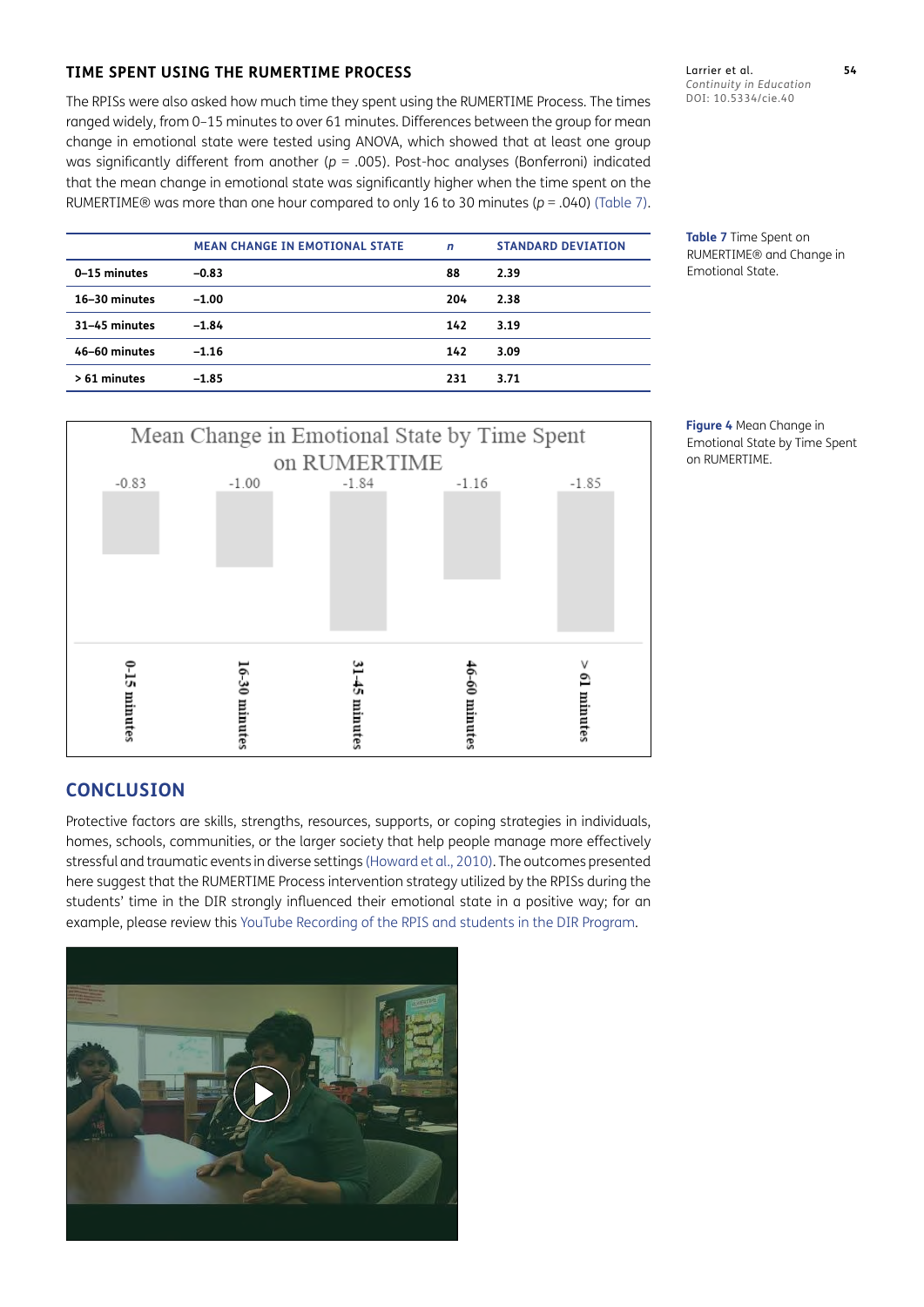When students can recognize, understand, and manage their emotions, they are better able to show empathy and engage in instructional time, their attendance improves, discipline referrals decrease, and academic performance increases. They become socially aware and are better able to make responsible decisions/choices.

As students, educators, family members, and other adult role models acquire the skills taught in the RUMERTIME Process, their ability to effectively relate to self and others increases to the level of a protective factor. Additionally, their ability to successfully navigate the daily life challenges surrounding school attendance while showing up and engaging at school despite their lived realities suggests that the RUMERTIME Process has some level of influence on their mindset, activities, relationships, knowledge, emotional literacy skills, resources, and strategies.

## **FUTURE DIRECTIONS**

When students attend a school where they feel valued and like they matter, the attendance crisis will begin to abate. Therefore, we propose that all schools, especially urban high-poverty, highneeds school districts like the one discussed in this paper, consider a prevention intervention program like the RUMERTIME Process and adopt a new way of working with schools, families, and communities struggling with SAPs.

## **ETHICS AND CONSENT**

All images are owned, copyrighted, registered by the first author. The individuals in the video gave permission to be recorded and published on YouTube and other public domains.

## **ACKNOWLEDGEMENTS**

We would like to thank the school district and the RPICs for utilizing the RUMERTIME Process.

The editorial team of *Continuity in Education* would like to express their gratitude to the reviewers, who generously gave their time and expertise to improve this article: Chalmer Thompson and others who asked to remain anonymous. The editorial processing of the article was managed by INSA editor Carolyn Gentle-Genitty, while the copyediting was carried out by Kirsten McBride.

## **COMPETING INTERESTS**

The authors are volunteers with GCSCORED and have implemented and continue to implement the RUMERTIME Process.

## <span id="page-14-0"></span>**AUTHOR AFFILIATIONS**

**Yvonne Larrier**[orcid.org/0000-0002-6012-0886](https://orcid.org/0000-0002-6012-0886) Indiana University South Bend, US

**Monica Allen** San Jose State University, US

**Arline Edwards-Joseph** Liberty University, US

**Geneva Fleming** Trident Technical College, US

**Vanessa Kelleybrew** Indiana University South Bend, US

## **REFERENCES**

<span id="page-14-1"></span>**Arora, P. G., Connors, E. H., George, M. W., Lyon, A. R., Wolk, C. B.,** & **Weist, M. D.** (2016). Advancing evidence-based assessment in school mental health: key priorities for an applied research agenda. *Clinical Child and Family Psychology Review, 19*, 271–284. DOI: [https://doi.org/10.1007/s10567-016-](https://doi.org/10.1007/s10567-016-0217-y) [0217-y](https://doi.org/10.1007/s10567-016-0217-y)

<span id="page-14-2"></span>**Beatty, L.,** & **Campbell-Evans, G.** (2020). School leaders and a culture of support: Fostering student social emotional development. *Issues in Educational Research*, *30*(2), 435–451.

Larrier et al. **55** *Continuity in Education* DOI: 10.5334/cie.40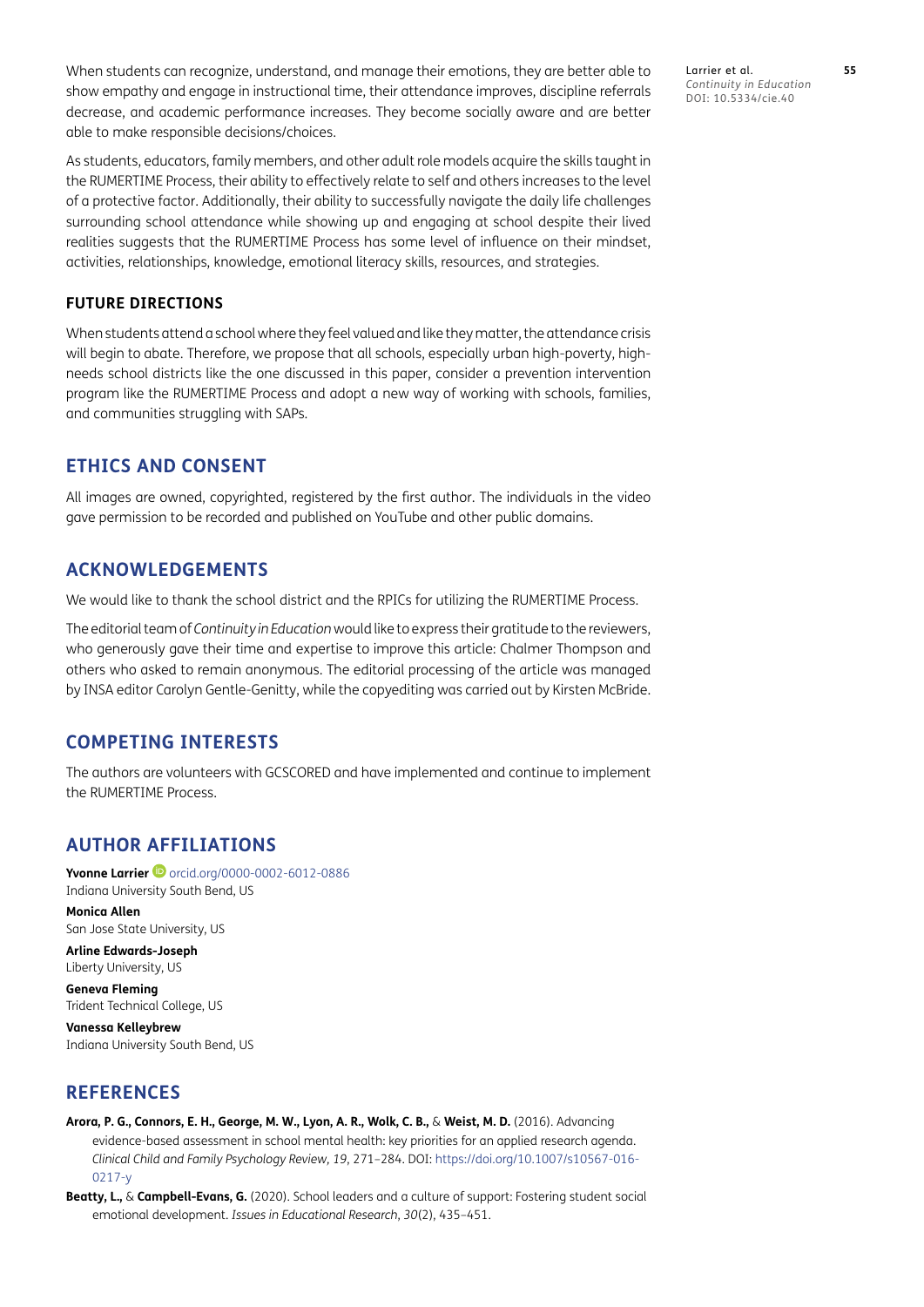- <span id="page-15-10"></span>**Catalano, R. F., Berglund, M. L., Ryan, J. A., Lonczak, H. S.,** & **Hawkins, J. D.** (2002). Positive youth development in the United States: Research findings on evaluations of positive youth development programs. *Prevention & Treatment*, *5*(1), 15a. DOI: <https://doi.org/10.1037/1522-3736.5.1.515a>
- <span id="page-15-2"></span>**Chang, H. N., Bauer, L.,** & **Byrnes, V.** (2018). *Data matters: Using chronic absence to accelerate action for student success*. Attendance Works and Everyone Graduates Center. [https://www2.ed.gov/datastory/](https://www2.ed.gov/datastory/chronicabsenteeism.html) [chronicabsenteeism.html](https://www2.ed.gov/datastory/chronicabsenteeism.html)
- <span id="page-15-8"></span>**Christenson, S. L.,** & **Anderson, A. R.** (2002). Commentary: The centrality of the learning context for students' academic enabler skills. *School Psychology Review*, *31*(3), 378–393. DOI: [https://doi.org/10.](https://doi.org/10.1080/02796015.2002.12086162) [1080/02796015.2002.12086162](https://doi.org/10.1080/02796015.2002.12086162)
- <span id="page-15-7"></span>**Collaborative for Academic, Social, and Emotional Learning (CASEL).** (2021, November 10). *2011–2021: 10 years of social and emotional learning in U.S. school districts*.<https://casel.org/cdi-ten-year-report/>
- <span id="page-15-11"></span>**DiPerna, J. C.,** & **Elliot, S. N.** (2002). Promoting academic enablers to improve student performance: Considerations for research and practice. *School Psychology Review*, *31*(3), 293–404. DOI: [https://doi.](https://doi.org/10.1080/02796015.2002.12086156) [org/10.1080/02796015.2002.12086156](https://doi.org/10.1080/02796015.2002.12086156)
- <span id="page-15-17"></span>**Durlak, J. A., Weissberg, R. P., Dymnicki, A. B., Taylor, R. D.,** & **Schellinger, K. B.** (2011). The impact of enhancing students' social and emotional learning: A meta-analysis of school-based universal interventions. *Child Development, 82*(1), 405–432. DOI: [https://doi.org/10.1111/j.1467-](https://doi.org/10.1111/j.1467-8624.2010.01564.x) [8624.2010.01564.x](https://doi.org/10.1111/j.1467-8624.2010.01564.x)
- <span id="page-15-18"></span>**Durlak, J. A., Weissberg, R. P.,** & **Pachan, M.** (2010). A meta-analysis of after-school programs that seek to promote personal and social skills in children and adolescents. *American Journal of Community Psychology, 45*(3), 294–309. DOI:<https://doi.org/10.1007/s10464-010-9300-6>
- <span id="page-15-3"></span>**Ekstrand, B.** (2015). What it takes to keep children in school: A research review. *Educational Review, 67*, 459–482. DOI: <https://doi.org/10.1080/00131911.2015.1008406>
- <span id="page-15-16"></span>**Elias, M. J.,** & **Haynes, N. M.** (2008). Social competence, social support, and academic achievement in minority, low-income, urban elementary school children. *School Psychology Quarterly*, *23*, 474–495. DOI:<https://doi.org/10.1037/1045-3830.23.4.474>
- <span id="page-15-13"></span>**Greenberg, M. T.** (2006). Promoting resilience in children and youth: Preventive interventions and their interface with neuroscience. *Annals of the New York Academy of Sciences*, *1094*(1), 139–150. DOI: <https://doi.org/10.1196/annals.1376.013>
- **Greenberg, M. T., Weissberg, R. P., O'Brien, M. U., Zins, J. E., Fredericks, L., Resnik, H.,** & **Elias, M. J.** (2003). Enhancing school-based prevention and youth development through coordinated social, emotional, and academic learning. *American Psychologist*, *58*, 446–474. DOI: [https://doi.](https://doi.org/10.1037/0003-066X.58.6-7.466) [org/10.1037/0003-066X.58.6-7.466](https://doi.org/10.1037/0003-066X.58.6-7.466)
- <span id="page-15-0"></span>**Henderson, T., Hill, C.,** & **Norton, K.** (2014, October). *The connection between missing school and health: A review of chronic absenteeism and student health in Oregon*. Upstream Public Health. [http://www.](http://www.attendanceworks.org/wp-content/uploads/2017/08/Chronic-Absence-and-Health-Review-10.8.14-FINAL-REVISED.pdf) [attendanceworks.org/wp-content/uploads/2017/08/Chronic-Absence-and-Health-Review-10.8.14-](http://www.attendanceworks.org/wp-content/uploads/2017/08/Chronic-Absence-and-Health-Review-10.8.14-FINAL-REVISED.pdf) [FINAL-REVISED.pdf](http://www.attendanceworks.org/wp-content/uploads/2017/08/Chronic-Absence-and-Health-Review-10.8.14-FINAL-REVISED.pdf)
- <span id="page-15-19"></span>**Howard, K. A. S., Budge, S. L.,** & **McKay, K. M.** (2010). Youth exposed to violence: The role of protective factors. *Journal of Community Psychology*, *38*(1), 63–79. DOI: <https://doi.org/10.1002/jcop.20352>
- **Huber, L., Plötner, M.,** & **Schmitz, J.** (2019). Social competence and psychopathology in early childhood: A systematic review. *European Child & Adolescent Psychiatry*, *28*(4), 443–459. DOI: [https://doi.](https://doi.org/10.1007/s00787-018-1152-x) [org/10.1007/s00787-018-1152-x](https://doi.org/10.1007/s00787-018-1152-x)
- <span id="page-15-4"></span>**Kearney, C. A.** (2003). Bridging the gap among professionals who address youths with school absenteeism: Overview and suggestions for consensus. *Professional Psychology: Research and Practice*, *34*, 57–65. DOI: <https://doi.org/10.1037/0735-7028.34.1.57>
- <span id="page-15-5"></span>**Kearney, C. A.** (2016). *Managing school absenteeism at multiple tiers: An evidence-based and practical guide for professionals*. Oxford University Press. DOI: [https://doi.org/10.1093/](https://doi.org/10.1093/med:psych/9780199985296.001.0001) [med:psych/9780199985296.001.0001](https://doi.org/10.1093/med:psych/9780199985296.001.0001)
- <span id="page-15-6"></span>**Kearney, C. A.** (2019). *Helping families of youth with school attendance problems: A practical guide for mental health and school-based professionals*. Oxford University Press. DOI: [https://doi.org/10.1093/](https://doi.org/10.1093/med-psych/9780190912574.001.0001) [med-psych/9780190912574.001.0001](https://doi.org/10.1093/med-psych/9780190912574.001.0001)
- <span id="page-15-1"></span>**Kearney, C. A.,** & **Graczyk, P. A.** (2020). A multidimensional, multi-tiered system of supports model to promote school attendance and address school absenteeism. *Clinical child and family psychology review*, *23*(3), 316–337. DOI:<https://doi.org/10.1007/s10567-020-00317-1>
- <span id="page-15-9"></span>Larrier, Y., Allen, M., & Larrier, I. (2017a). Is the RUMERTIME Process™ a viable multisystemic CBT intervention? Perspectives from the field. *Journal of Global Engagement and Transformation*, *1*(1). DOI:<https://doi.org/10.52553/10001b>
- <span id="page-15-12"></span>**Larrier, Y., Allen, M.,** & **Larrier, I.** (2017b, December 19). *The Cultivating Seeds System™ (CSS™): A potential framework to increase mental health resources*. DOI: <https://doi.org/10.52553/10001aa>
- <span id="page-15-14"></span>**Larrier, Y.,** et al. (2017c). Student engagement is an ecological affair: Every piece matters. *Journal of Global Engagement and Transformation, 2*(1)*.* DOI:<https://doi.org/10.52553/10002a>
- <span id="page-15-15"></span>**Larrier, Y.** (2018). *The Sowers path facilitator's guidebook: From root to fruit.* MBH Publishing.

Larrier et al. **56** *Continuity in Education* DOI: 10.5334/cie.40